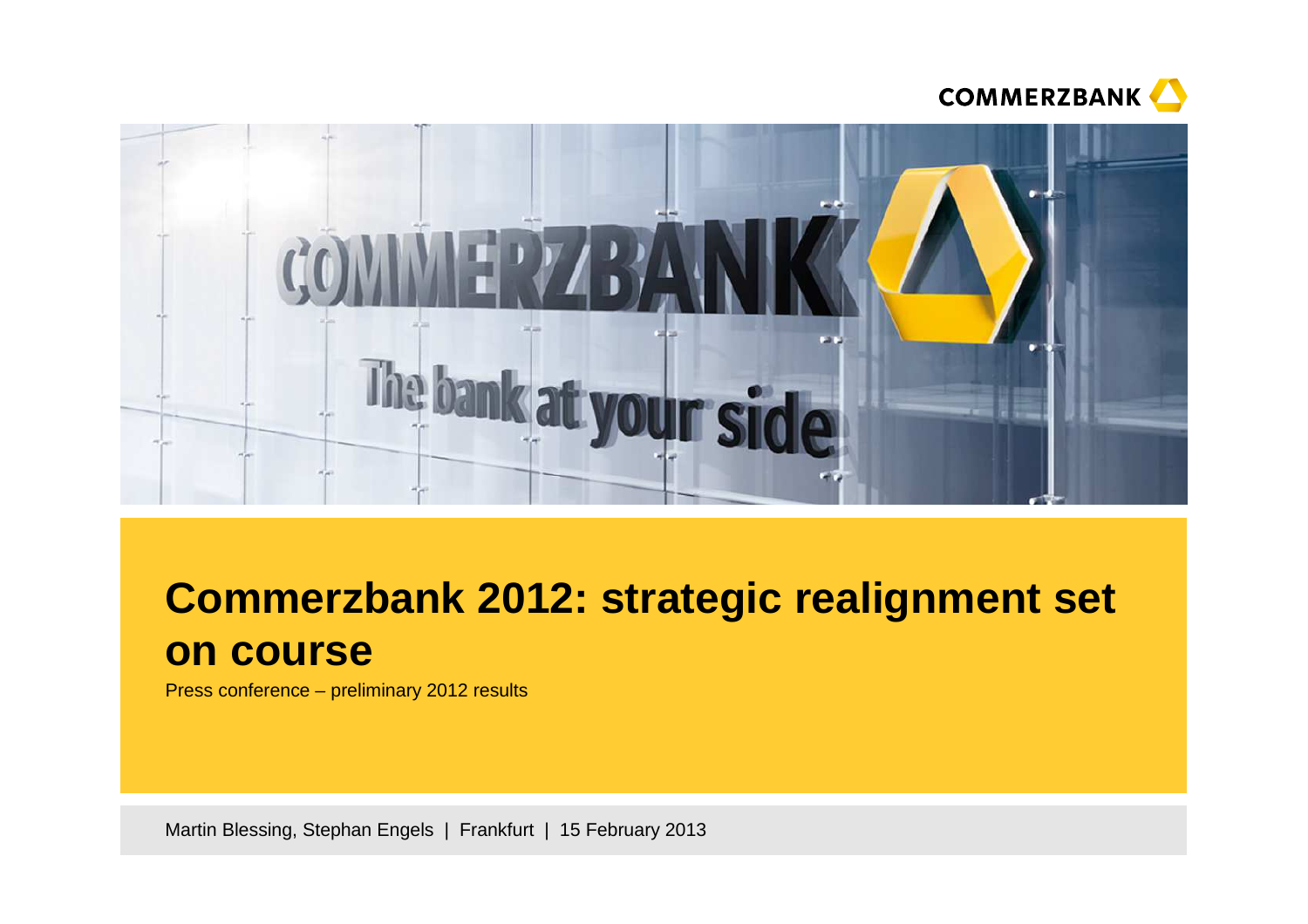

# **Agenda**

| T. | <b>Overview</b> |
|----|-----------------|
|    |                 |
|    |                 |

- 2.Financial highlights
- 3.Results by division
- 4.Capital & funding
- 5.Update strategic agenda
- 6.**Outlook**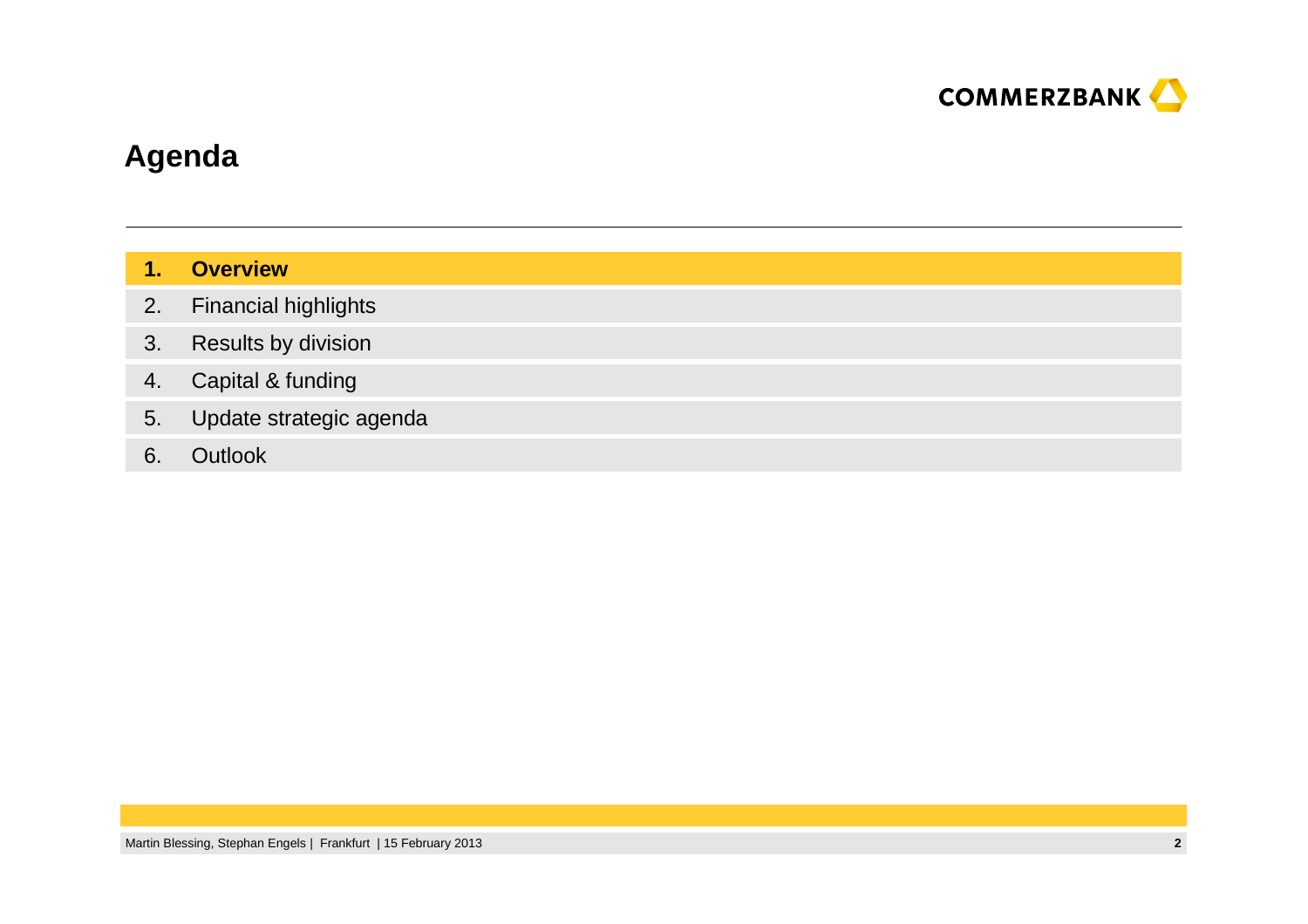

# **Commerzbank in FY2012 at a glance**

- Strategic realignment of Commerzbank initiated with new targets and strategicagenda, new brand positioning, realignment of PC and establishment of NCA
- Good start to Non-Core wind-down with €30bn EaD (incl. NPL) reduction already achieved in FY2012, reducing NCA portfolio by 17% vs. year-end 2011
	- $€1.0$ bn cost reduction achieved, reaching cost level of  $€7.0$ bn, significantly below original target of €7.6bn
- EBA capital requirement significantly overachieved, CT 1 ratio increased from 9.9% to 12.0%, Basel III fully phased in CET 1 of 7.6% at year-end
	- Group operating result of €1.2bn significantly improved y-o-y, Core Bank with solid adjusted operating result of €2.8bn in 2012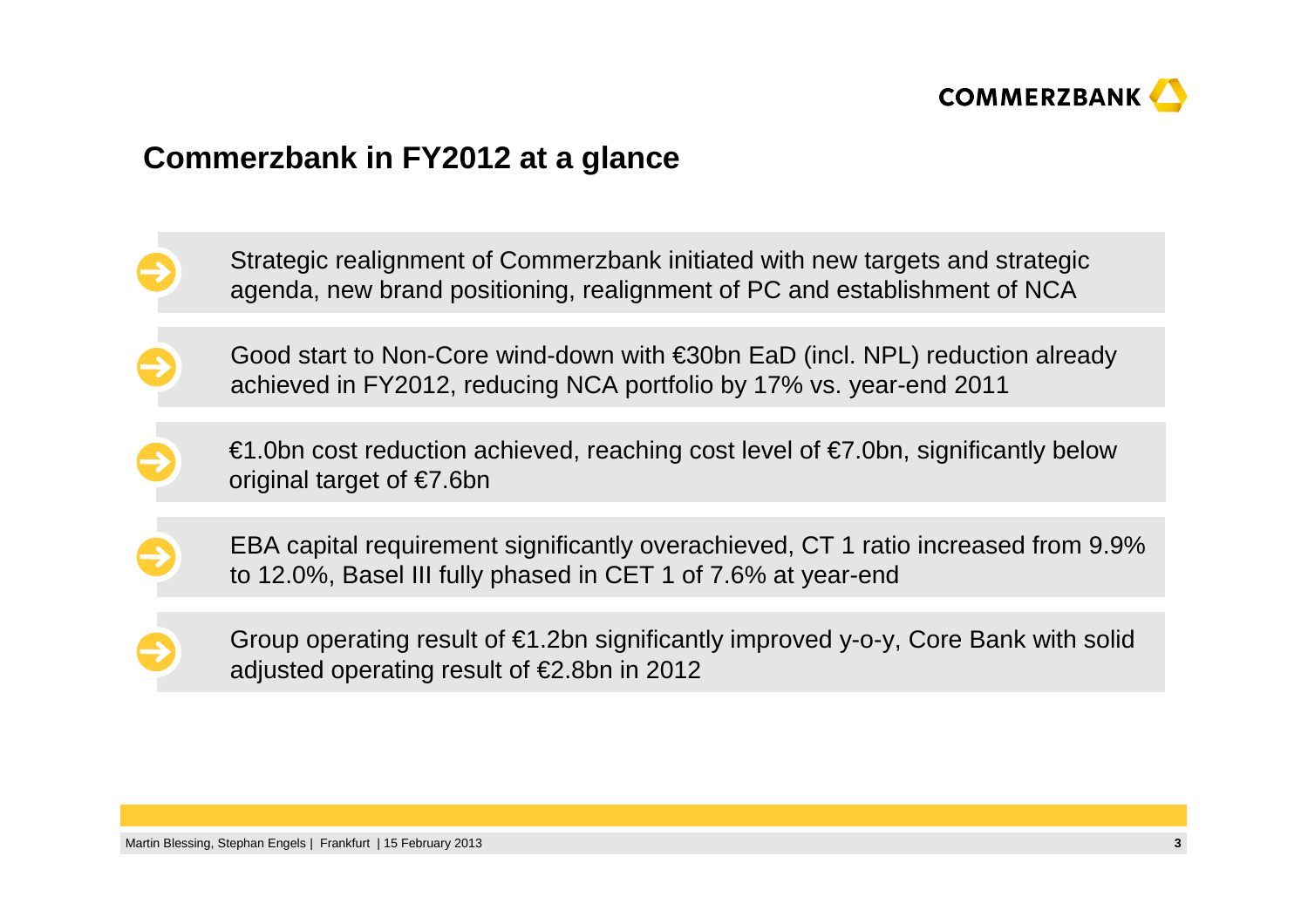

# **Revenues before LLP adjusted for extraordinary effects showstable and development in Group and Core Bank**



1 FY 2011 and Q1 12 and Q2 12: NCA and PRU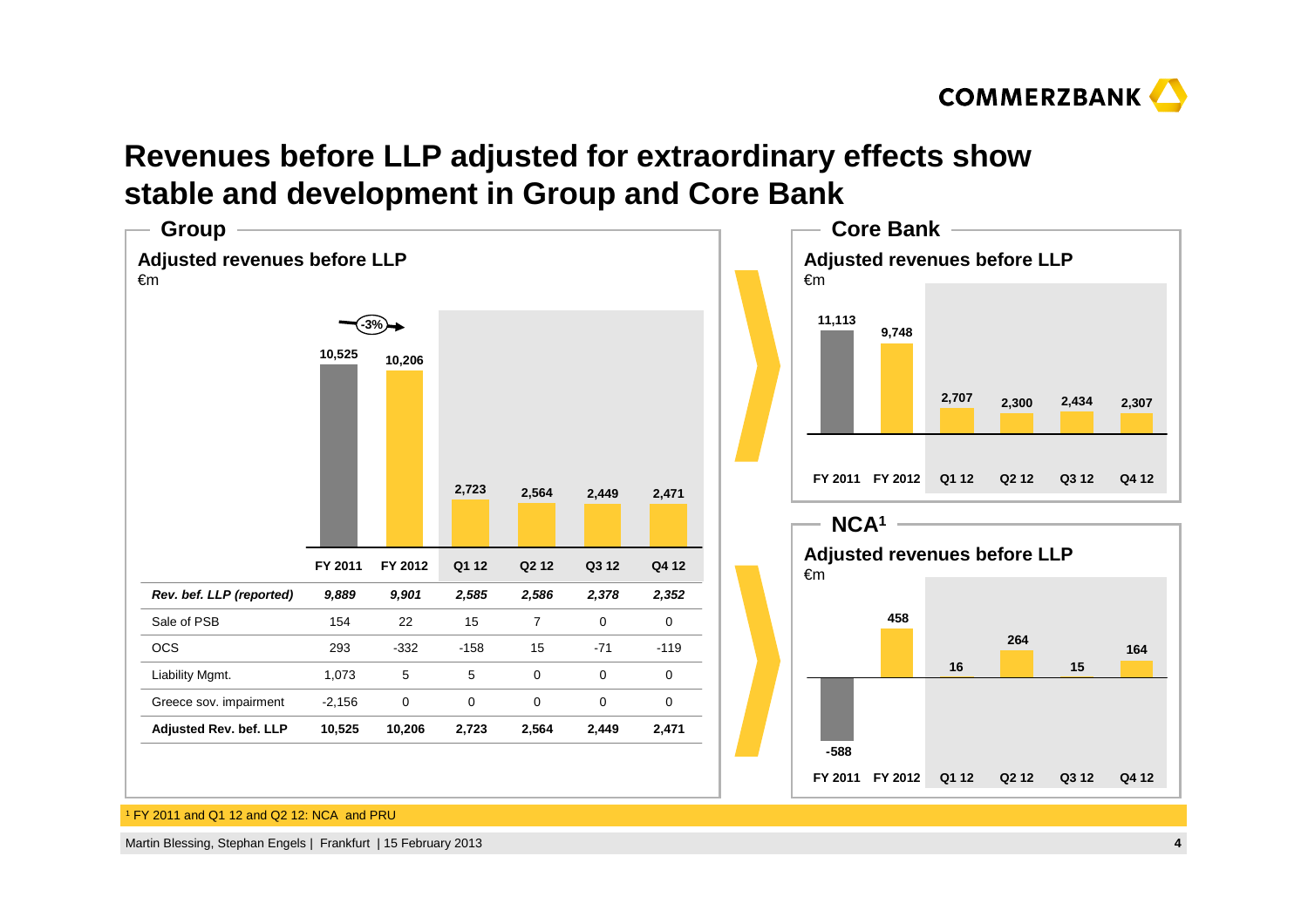

# **Core Bank with solid adjusted operating result of €2.8bn in 2012**



1 FY 2011 and Q1 12 and Q2 12: NCA and PRU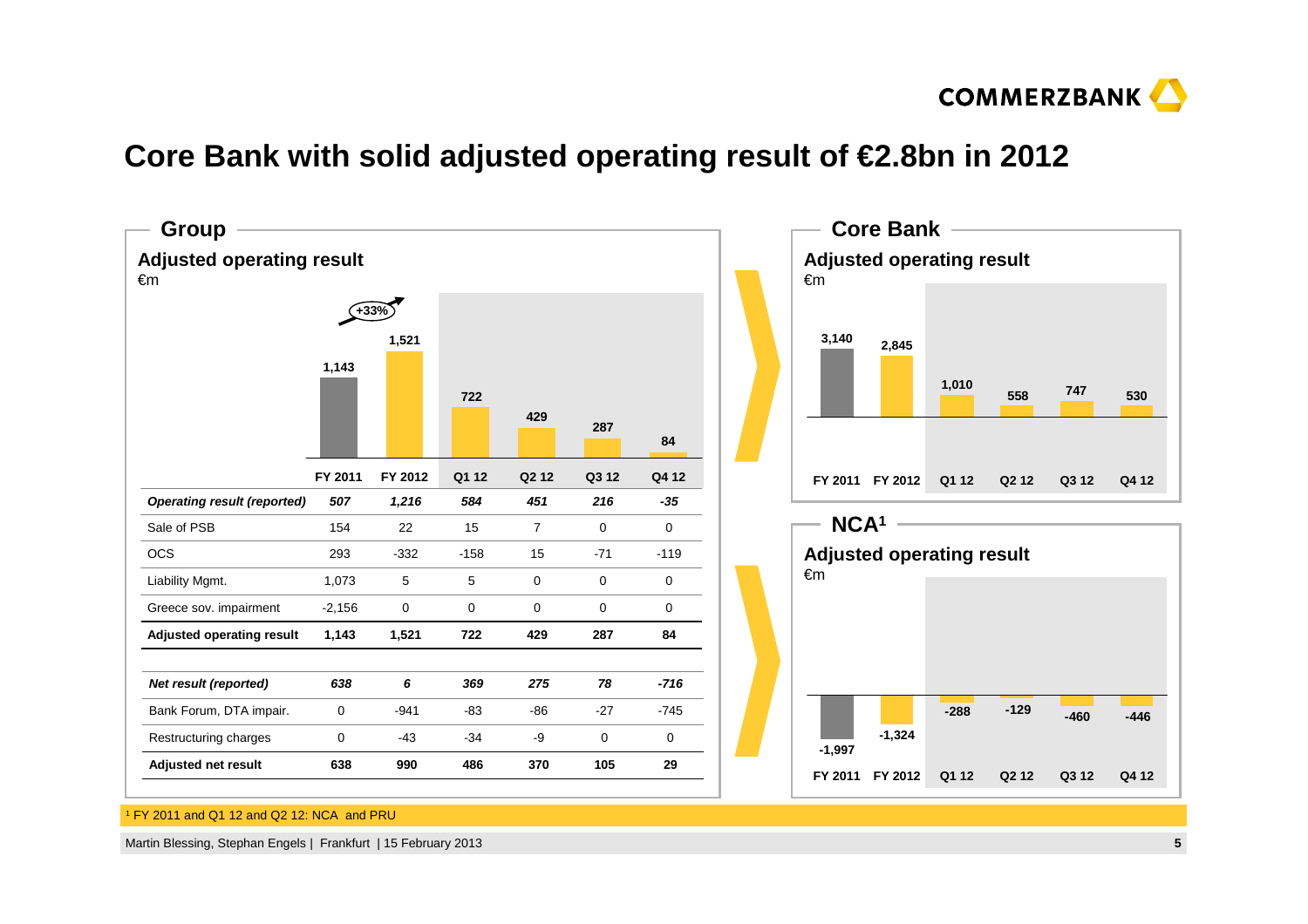

# **Core Bank with solid adjusted operating result, significant costreduction in FY2012**



- **▲** Solid adjusted operating result of €2.8bn achieved in a volatile market environment with lower client activity and falling interest rates activity and falling interest rates
- ▼ Revenues weaker y-o-y as interest income declines amid 4%/€26bn balance sheet reduction and lower<br>interest rates, commission income driven by still low level of market confidence interest rates, commission income driven by still low level of market confidence
- **▲** Core bank LLPs on a low level and €199m below FY2011, benefiting from strong German economy and sound portfolio
- **▲** Significant y-o-y cost efficiencies of €871m realized thanks to stringent cost management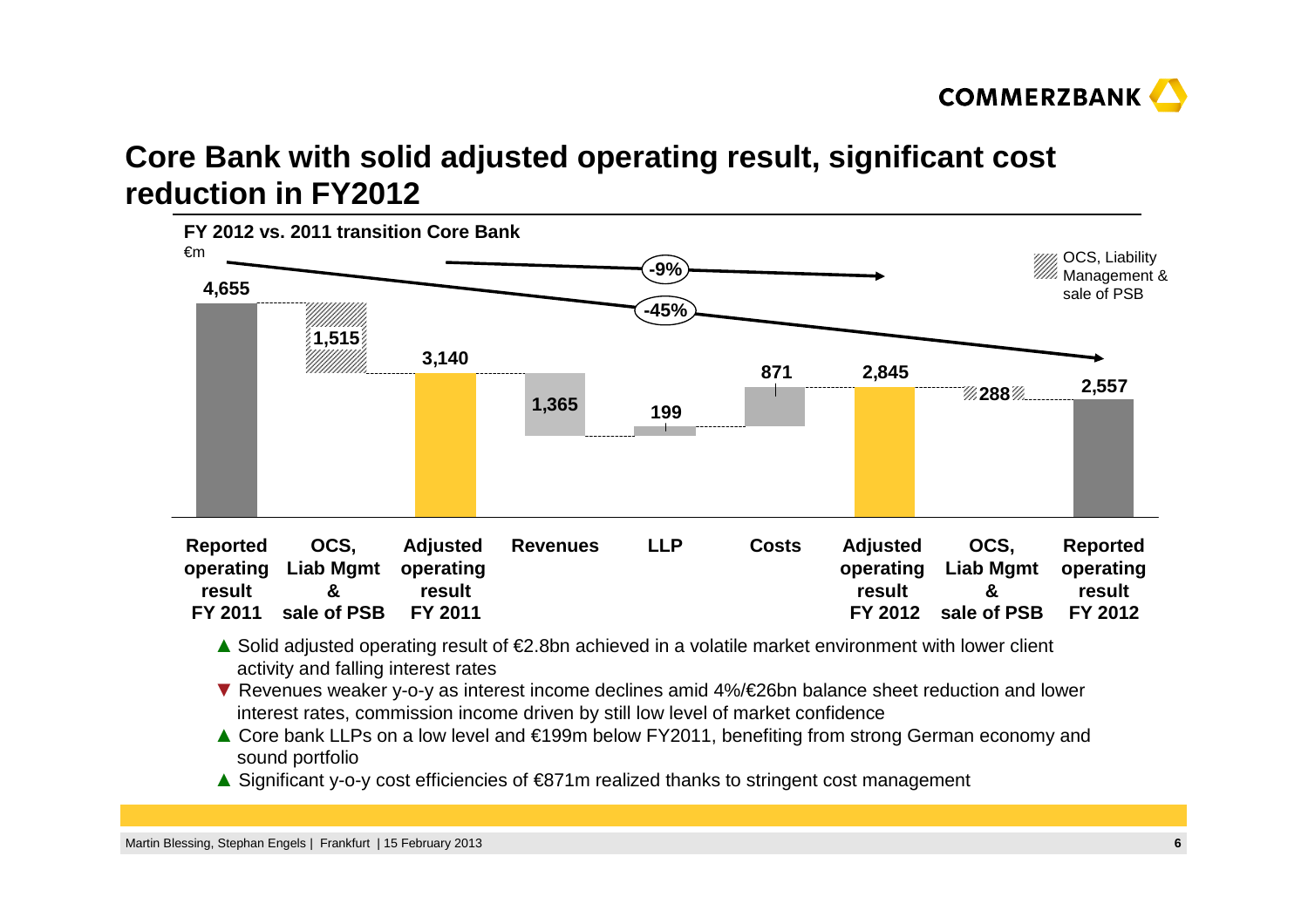

# **Variable Compensation 2012 decreased by 17.2 % compared to 2011**



**Proportioning of variable Compensation 2012**€m



\*Permanent Staff (FTE) contains Tariff- and Non-Tariff-FTE.

\*\* Variable Comp.= CIP (AT,- Mgmt-, IB-Model), Deferral-Effect according to IFRS, Individual variable Payment (Non-Tariff, Mgmt, IB), Individual Variable Payment (Tariff), Equity-BasedCompensation, Supplementary / Exceptional Variable Payments, Social Security (Var. Compens. Related), Release of Accruals for Var. Comp. Previous Period

 \*\*\* Others = Release of Accruals for Var. Comp. Previous Period -15, Deferral-Effect according to IFRS -9, Individual Variable Payment (Non-Tariff, Mgmt, IB) +16, Social Security (Var. Compens. Related) +13, Individual Variable Payment Tariff (additional payment for 2008) +7, Supplementary / Exceptional Variable Payments +6, Equity-Based Compensation +4.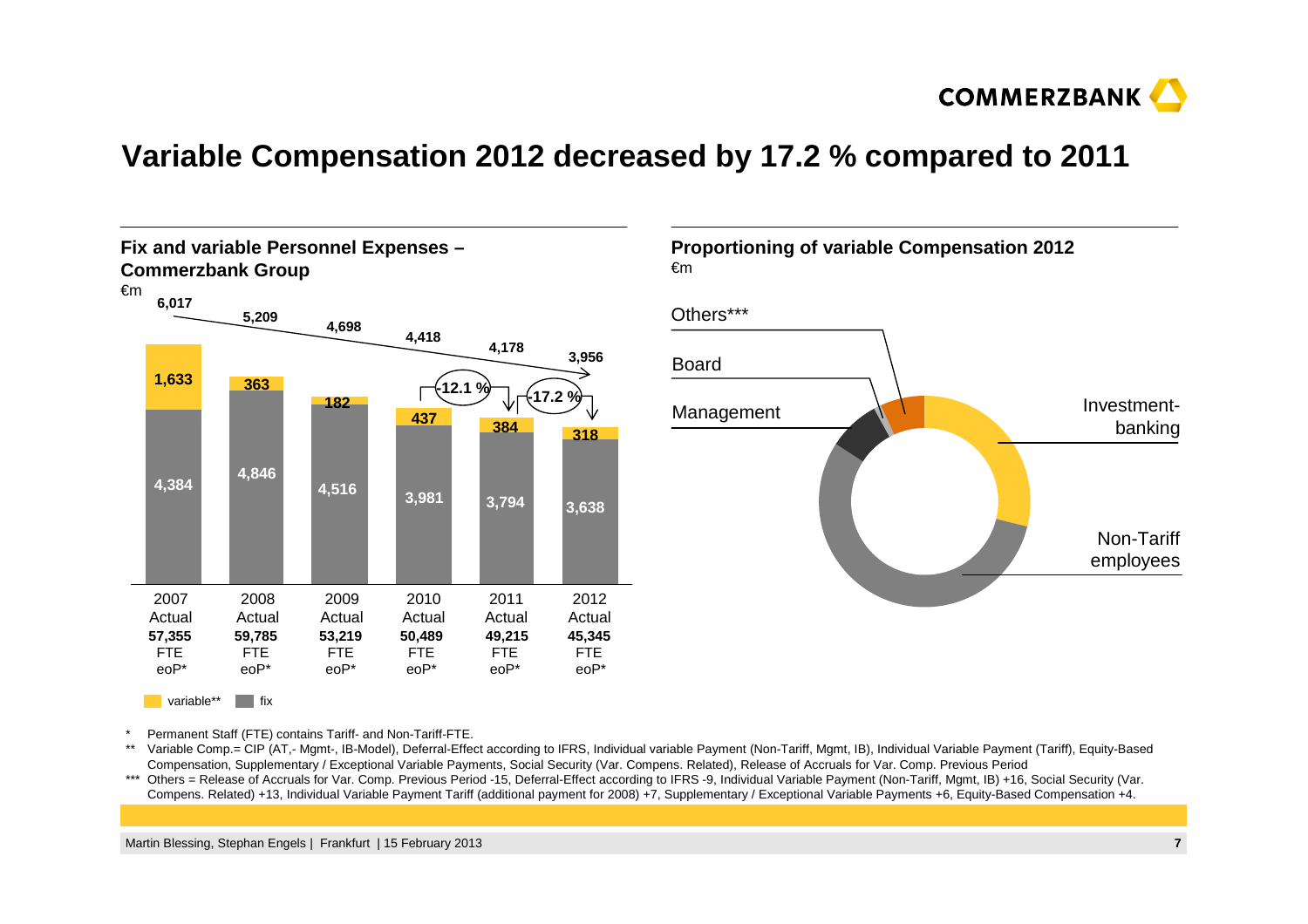

# **Agenda**

- 1.**Overview**
- **2.Financial highlights**
- 3.Results by division
- 4.Capital & funding
- 5.Update strategic agenda
- 6.**Outlook**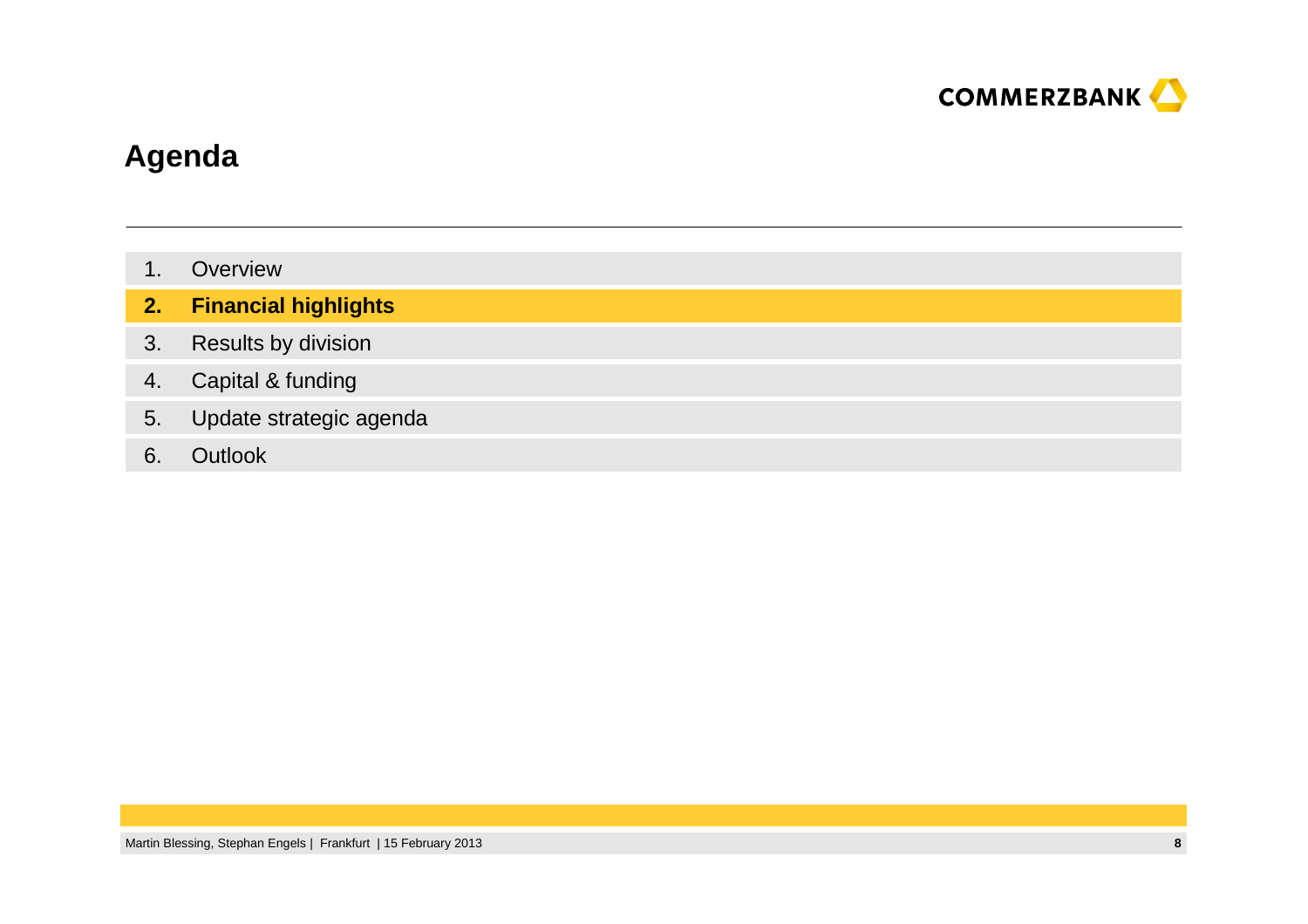

# **Group operating result influenced by negative OCS effect and higher LLPs in-line with previous company guidance**



- **►** Revenue development in Q4 vs. Q3 includes €-47m delta in OCS effect (€-119m in Q4 vs. €-71m in Q3); seasonally weaker commission and trading income compensated by better net investment income
- ▲ Q4 LLPs bring full year 2012 in-line with previous company guidance, positive development in Core<br>Rank but bigher LLPs in NCA Shin Finance Bank but higher LLPs in NCA Ship Finance
- ▼ Net result negatively influenced by €-560m DTA impairment and €-185m effect from Bank Forum sale,<br>which was already reflected in capital position which was already reflected in capital position

<sup>1)</sup> consolidated result attributable to Commerzbank shareholders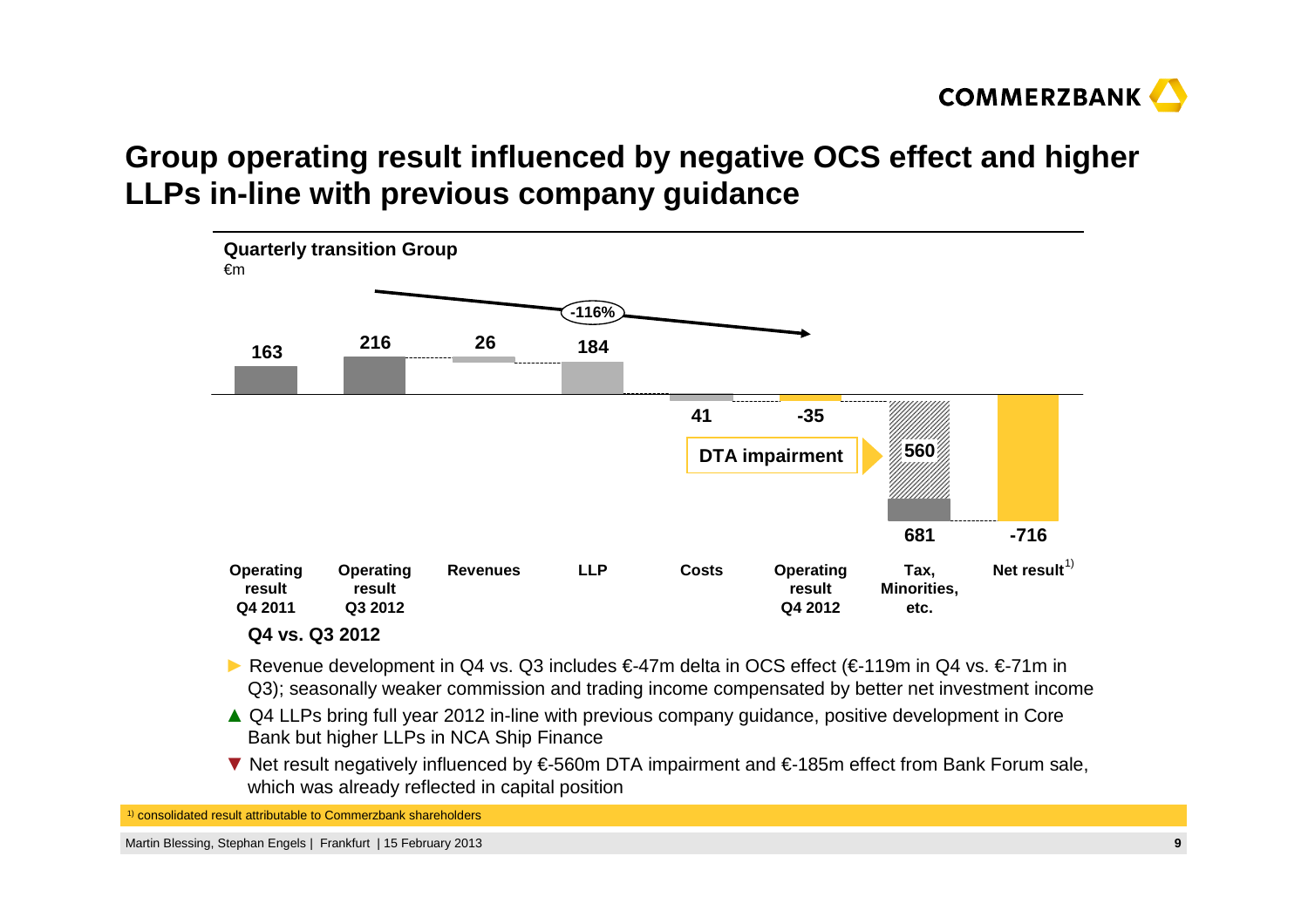

# **Core Bank: stable net interest income in Q4 vs. Q3**



- **▲** Almost stable net interest income development in Q4 vs. Q3, but still on a low level
- **►** Commission income seasonally weaker Q4 vs. Q3 but stable y-o-y
- **►** Other revenues include €715m from liability management and €75m OCS effect in Q4/2011 and €-118m OCS effect in Q4/2012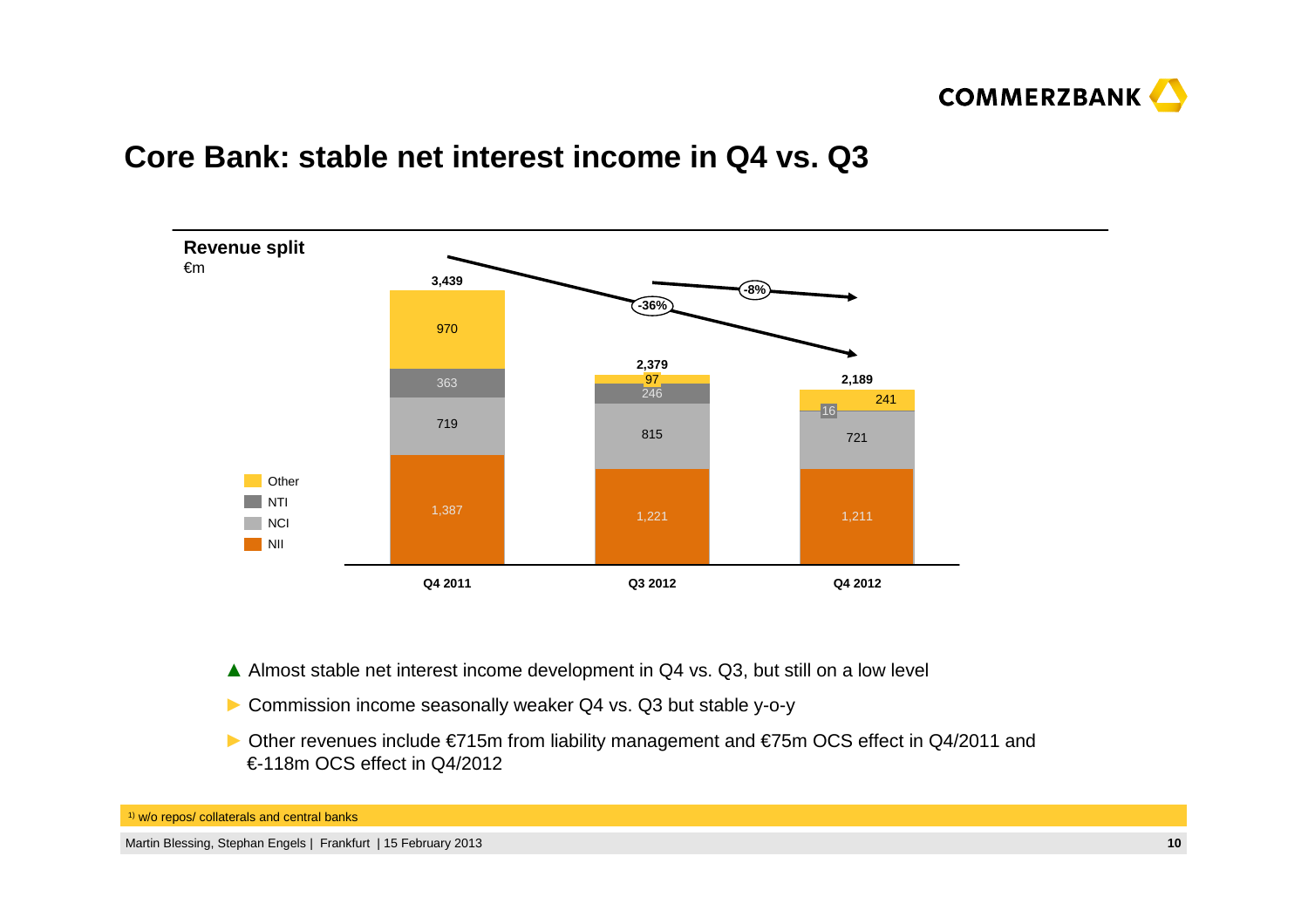

# **Core Bank: With costs nearly flat in Q4 vs. Q3, full year €871m below FY2011**



### **Q4 vs. Q3 2012**

- **▲** Costs in Q4 vs. Q3 nearly flat, despite normal seasonal effects and kick off of new brand positioning
- **▲** No cost increase in H2-2012 compared to H1-2012
- **▲** FY2012 cost level of €6.6bn in Core Bank: significant reduction of €871m compared to FY2011 costs of €7.5bn

1) C&M CIR excluding OCS effect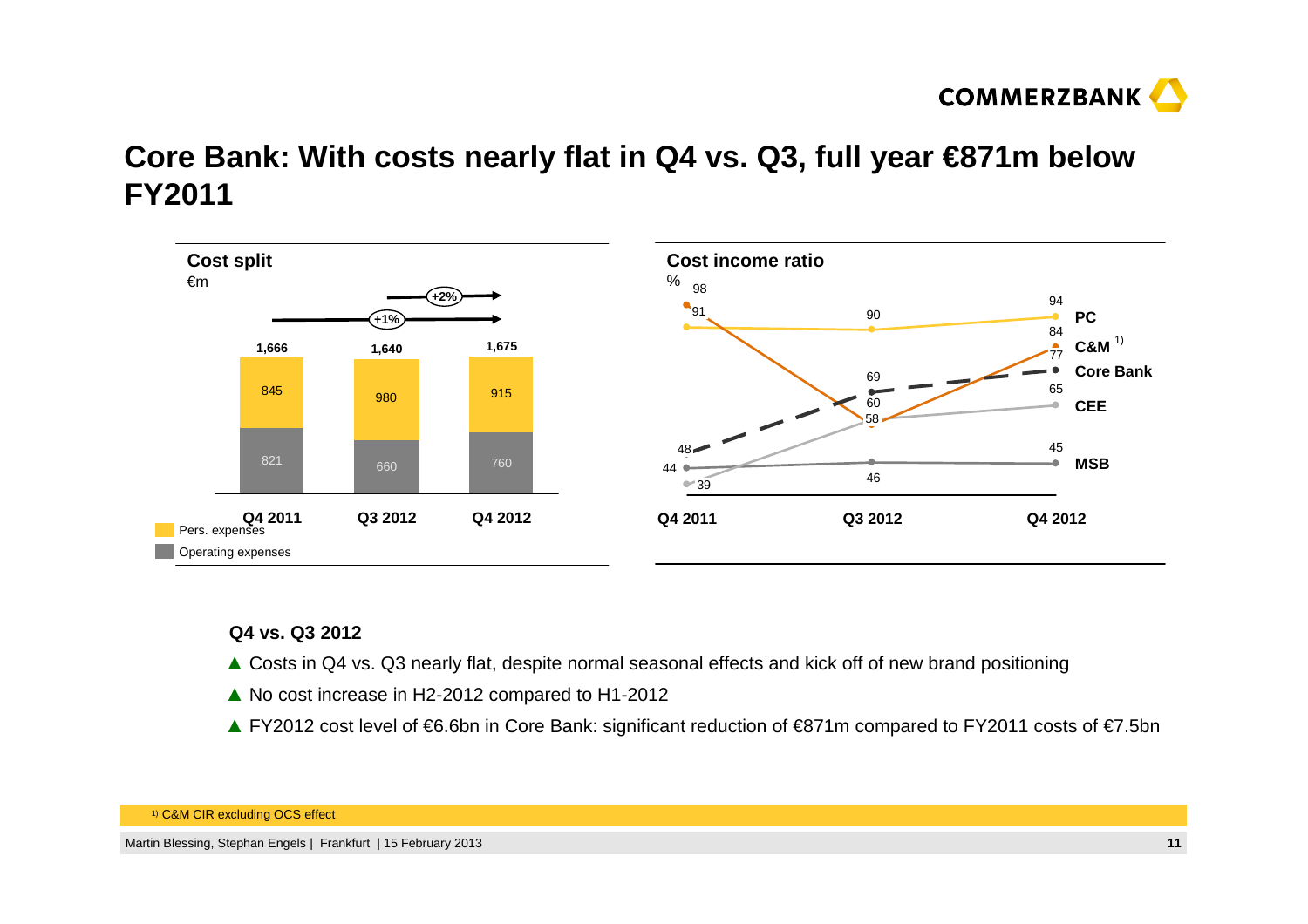

# **Core Bank: LLP still on a low level benefitting from sound portfolio structure and robust German economy**



- **▲** FY 2012 LLPs in Core Bank of €283m again on a low level and €199m below FY 2011, benefitting from continuation of benign risk environment and releases in MSB
- **▲** Good portfolio quality Risk density expected to remain low
- **▲** Default portfolio further reduced NPL ratio on a very low level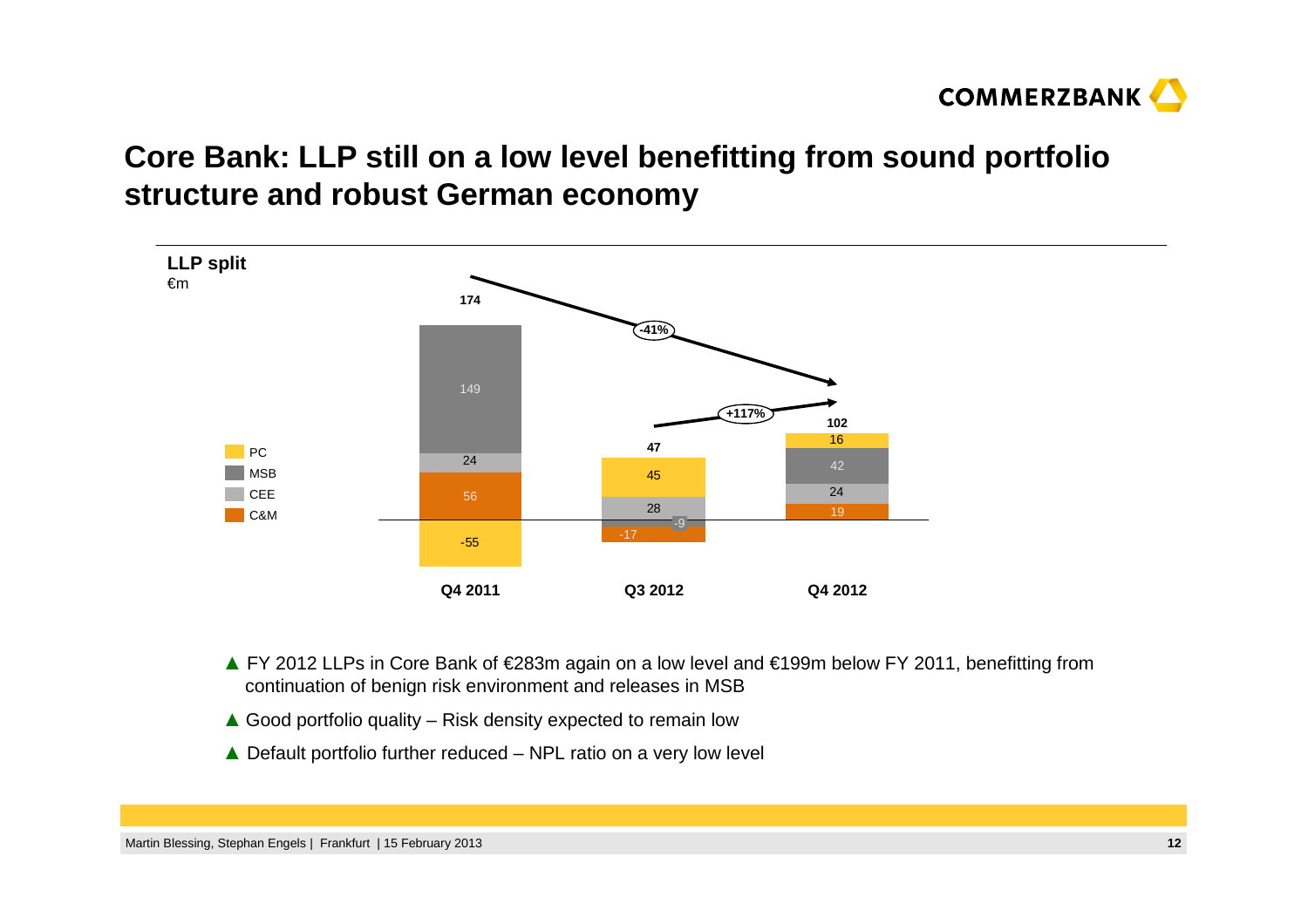

# **Agenda**

- 1.**Overview**
- 2.Financial highlights
- **3.Results by division**
- 4.Capital & funding
- 5.Update strategic agenda
- 6.**Outlook**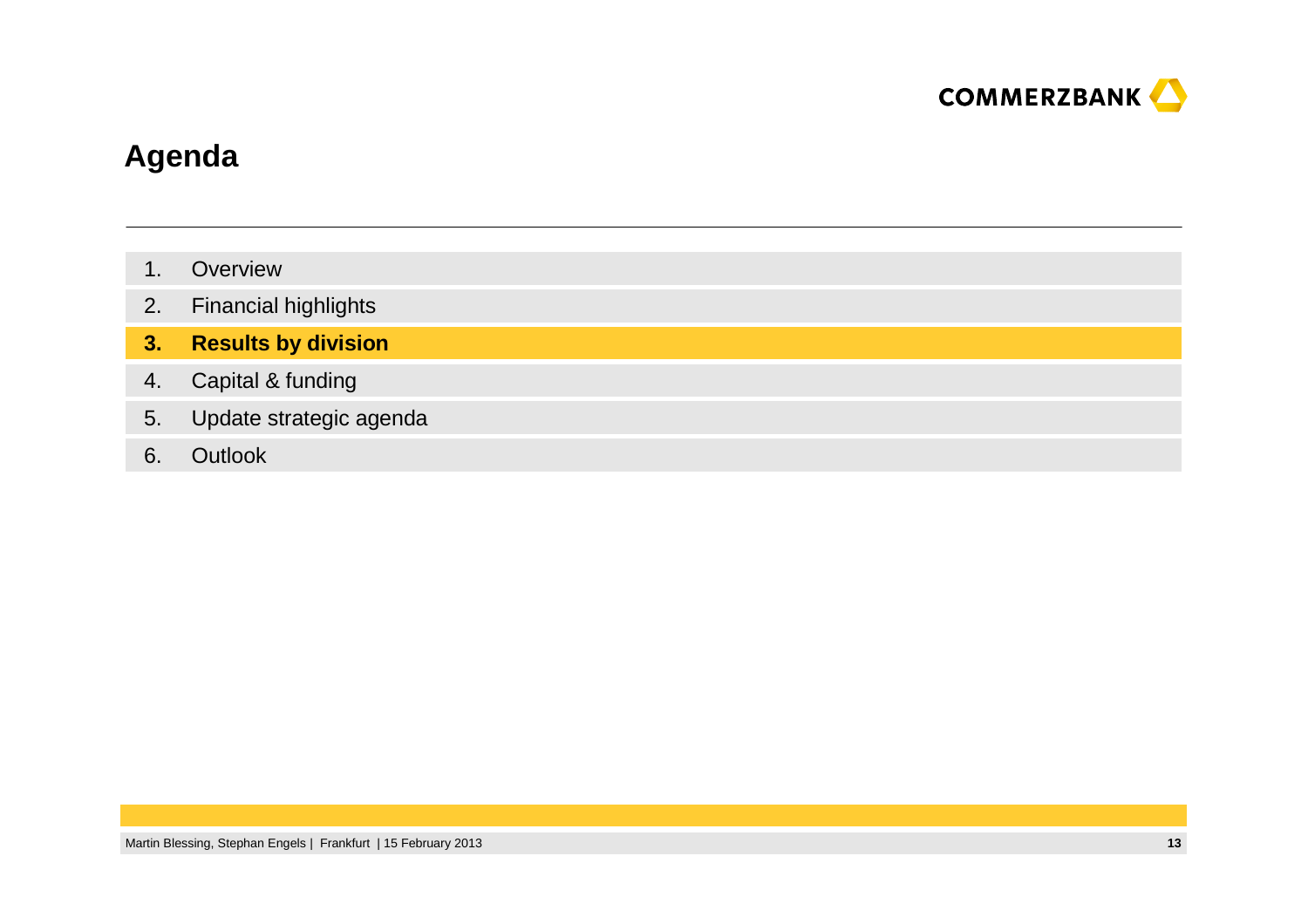

# **Core Bank FY2012 operating results**

**Private Customers – Operating result**€m



- > Significant cost reduction of 15% y-o-y in PC
- > Falling interest rates and lower client activity weigh on revenues, resulting in lower operating result

**Mittelstandsbank – Operating result**€m



MSB with another record result in FY2012 driven by cost discipline and very low LLP levels, lower NII due to falling interest rates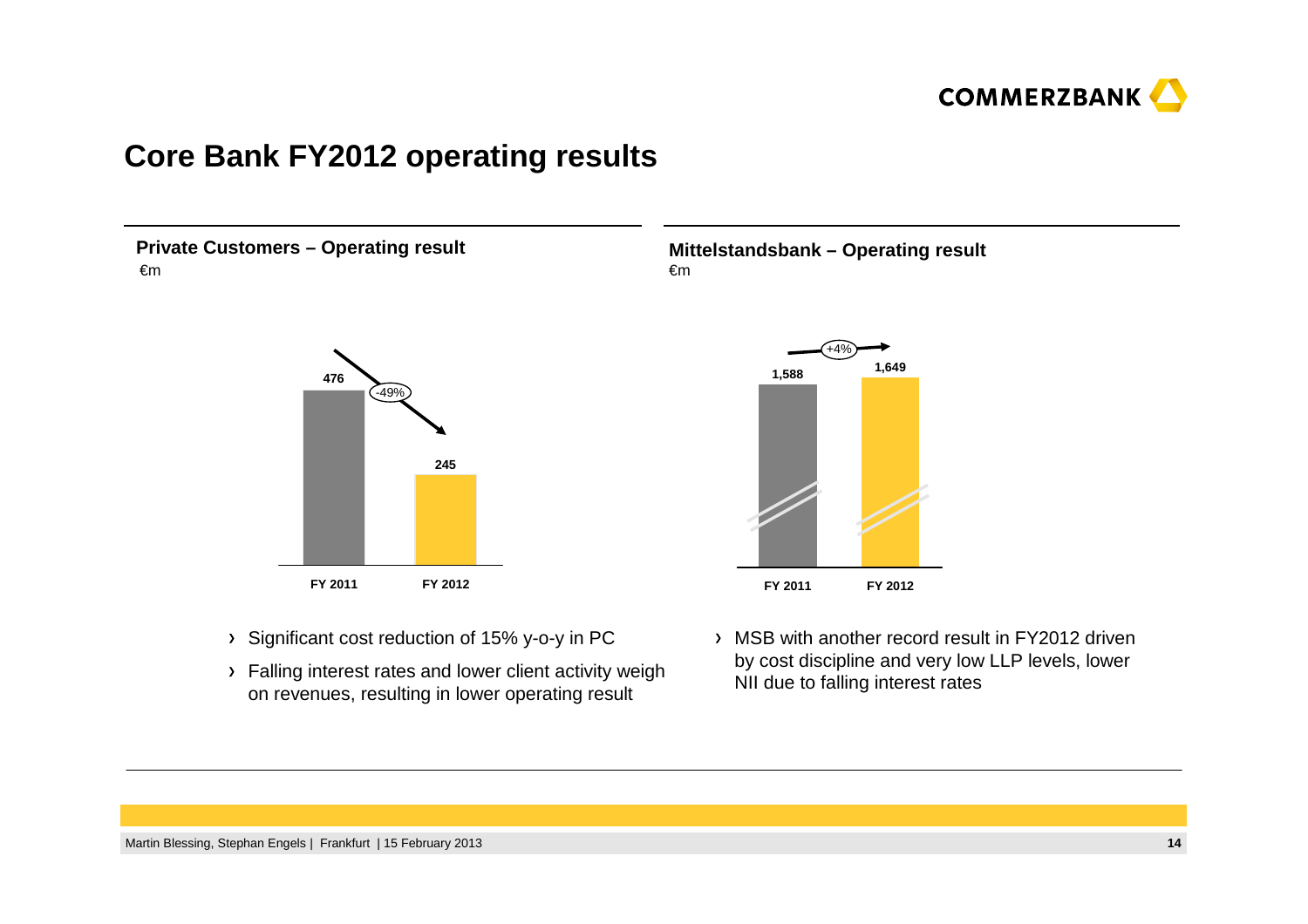

# **Core Bank FY2012 operating results**

**Central & Eastern Europe – Operating result**€m



- CEE with a solid result in FY2012, lower NII partlycompensated by continuous cost management
- > BRE for the first time with more than 4 million clients

### **Corporates & Markets – Operating result**€m



Excl. OCS effect significantly improved operating result despite 16% RWA reduction, driven by sound cost control and low LLPs

### <sup>1)</sup> excl. effect from sale of PSB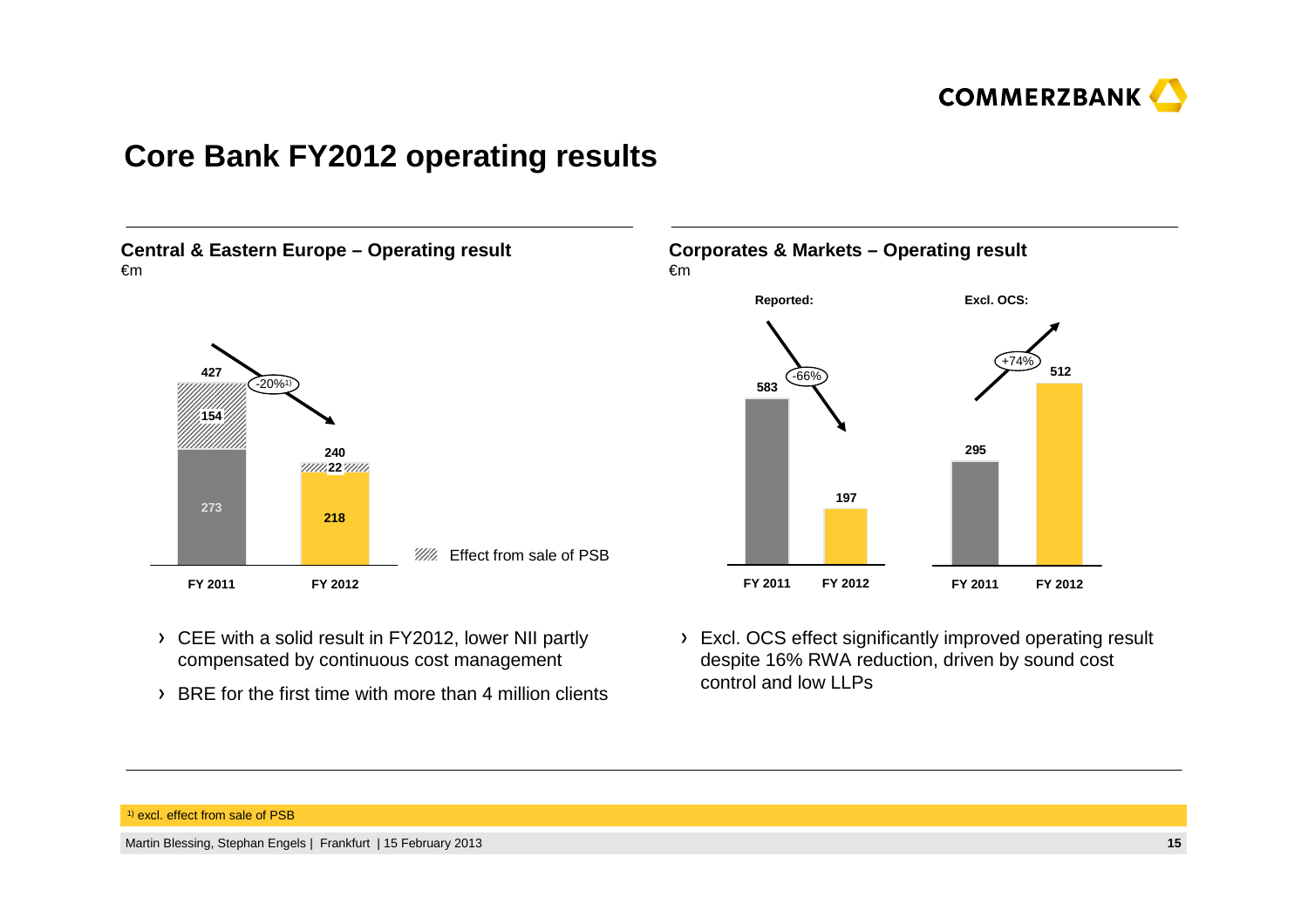

# **NCA: Significant Portfolio reduction**



- Prior year operating loss driven by elevated impairment charges on Greek Sovereign bonds exposure completely disposed of in 2012
- NCA run-down mainly in CRE and Public Finance, EaD (incl. NPL) reduction of €9bn in Q4
- > NCA reduction target for 2016 confirmed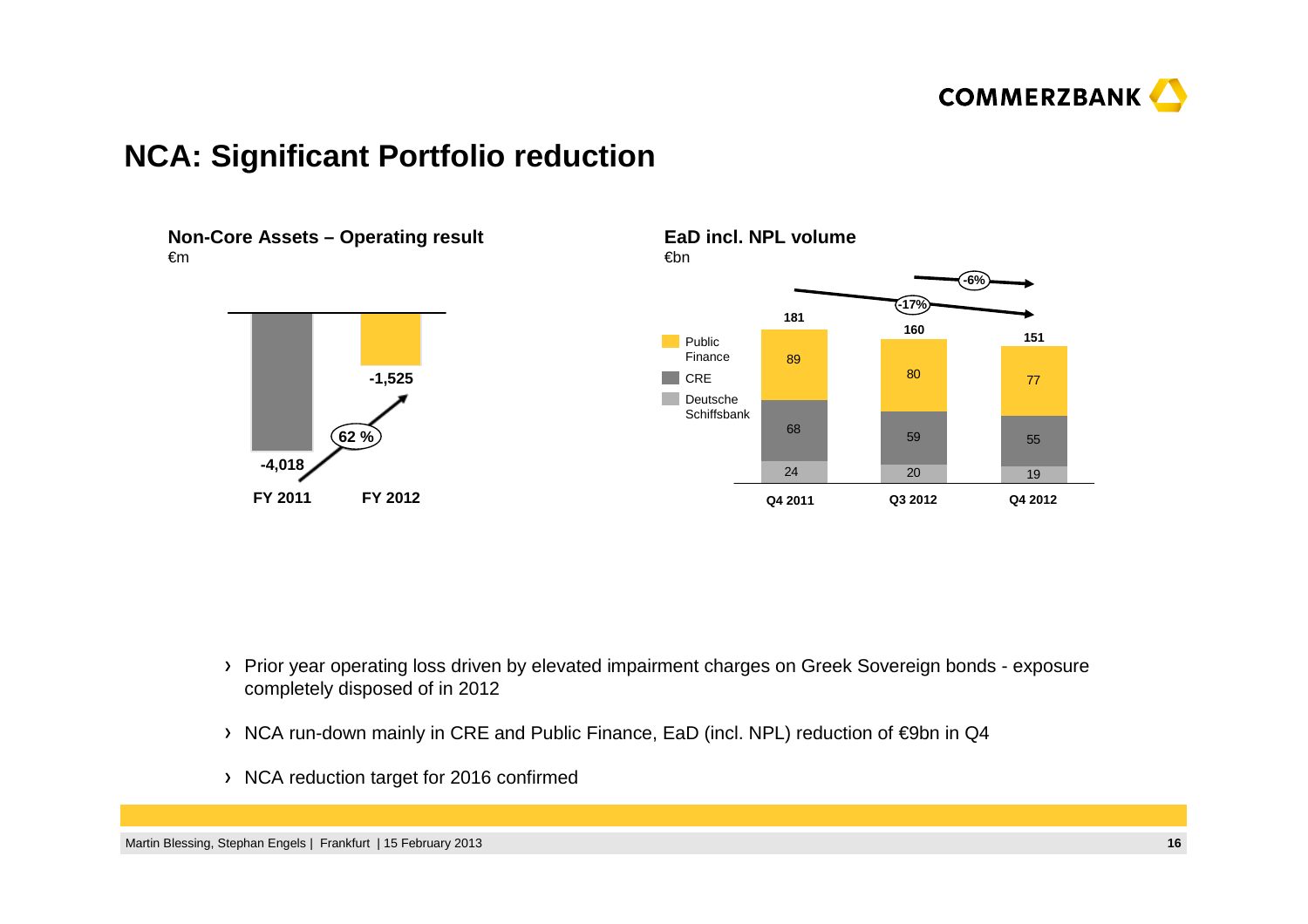

# **Agenda**

- 1.**Overview**
- 2.Financial highlights
- 3.Results by division
- **4.Capital & funding**
- 5.Update strategic agenda
- 6.**Outlook**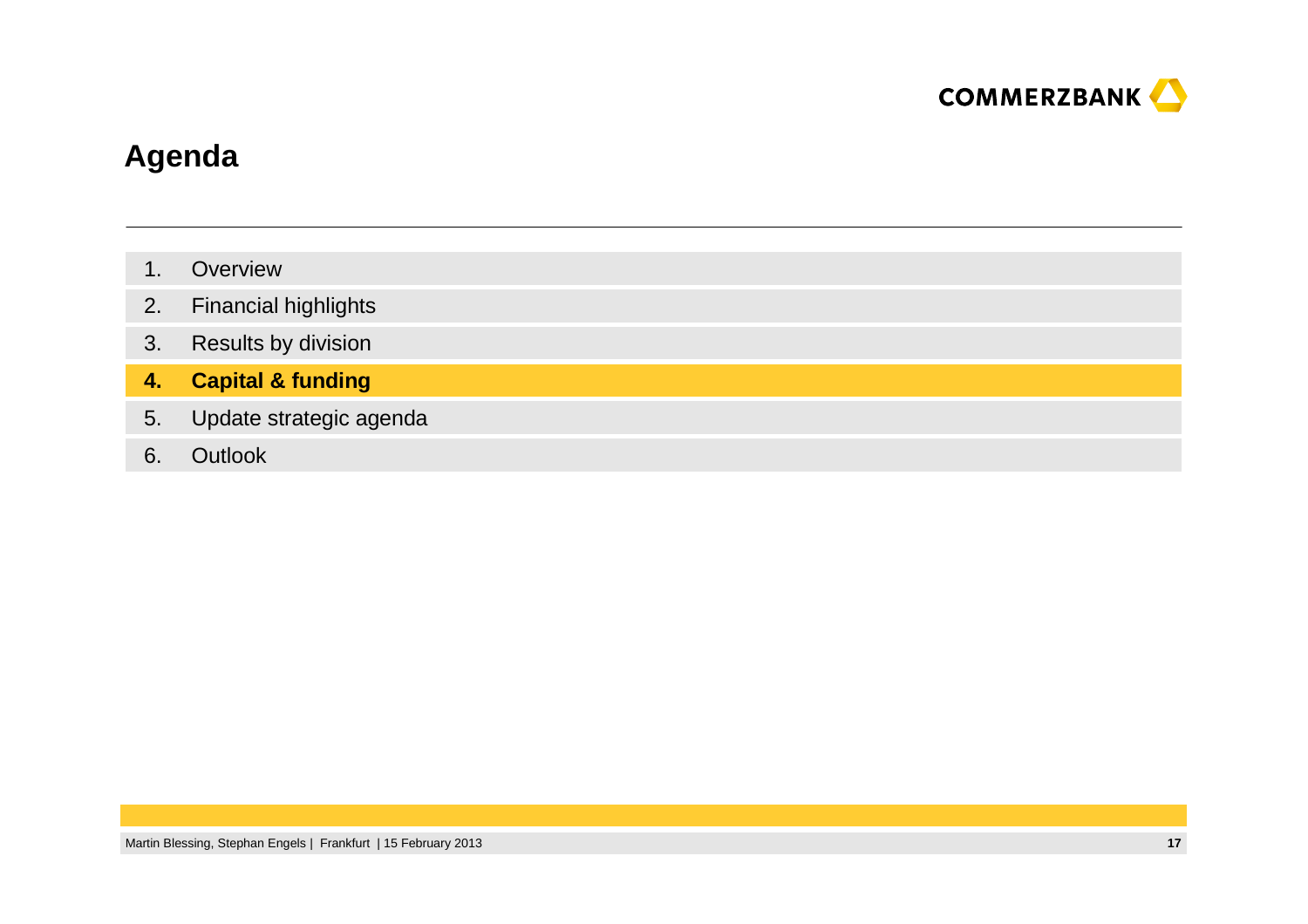

# **Core Tier 1 ratio at 12.0% – RWA almost flat Q4 vs. Q3**



# **Core Tier 1 capital & ratio**

### €bn

 › Significant increase of 210bps in CT1 ratio y-o-y, small decrease Q4 vs. Q3 due to RWA development and DTA impairment in Q4

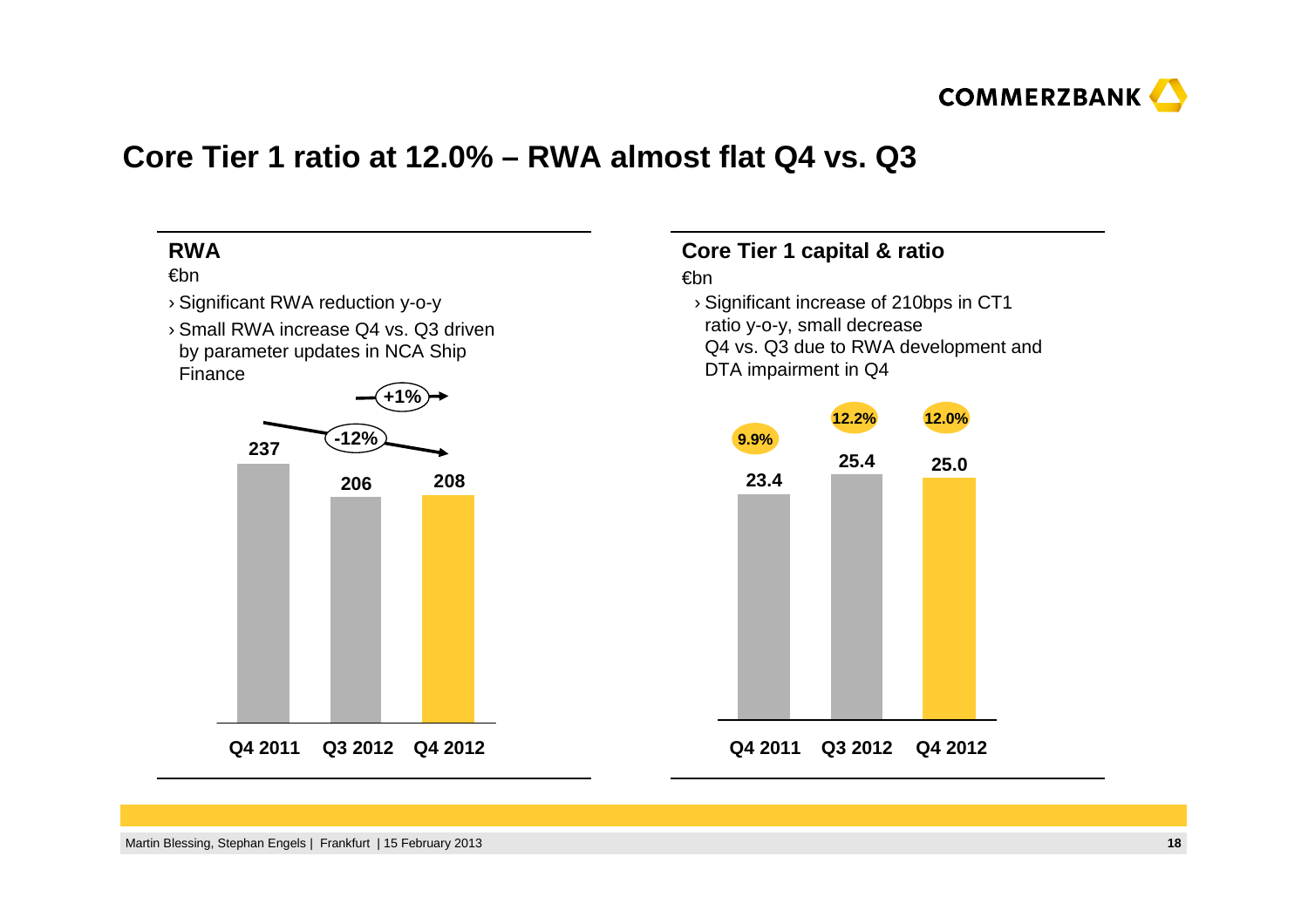

# **Basel III CET 1 comfortably above 9% under phase-in**



Note: estimated impacts as of January 2013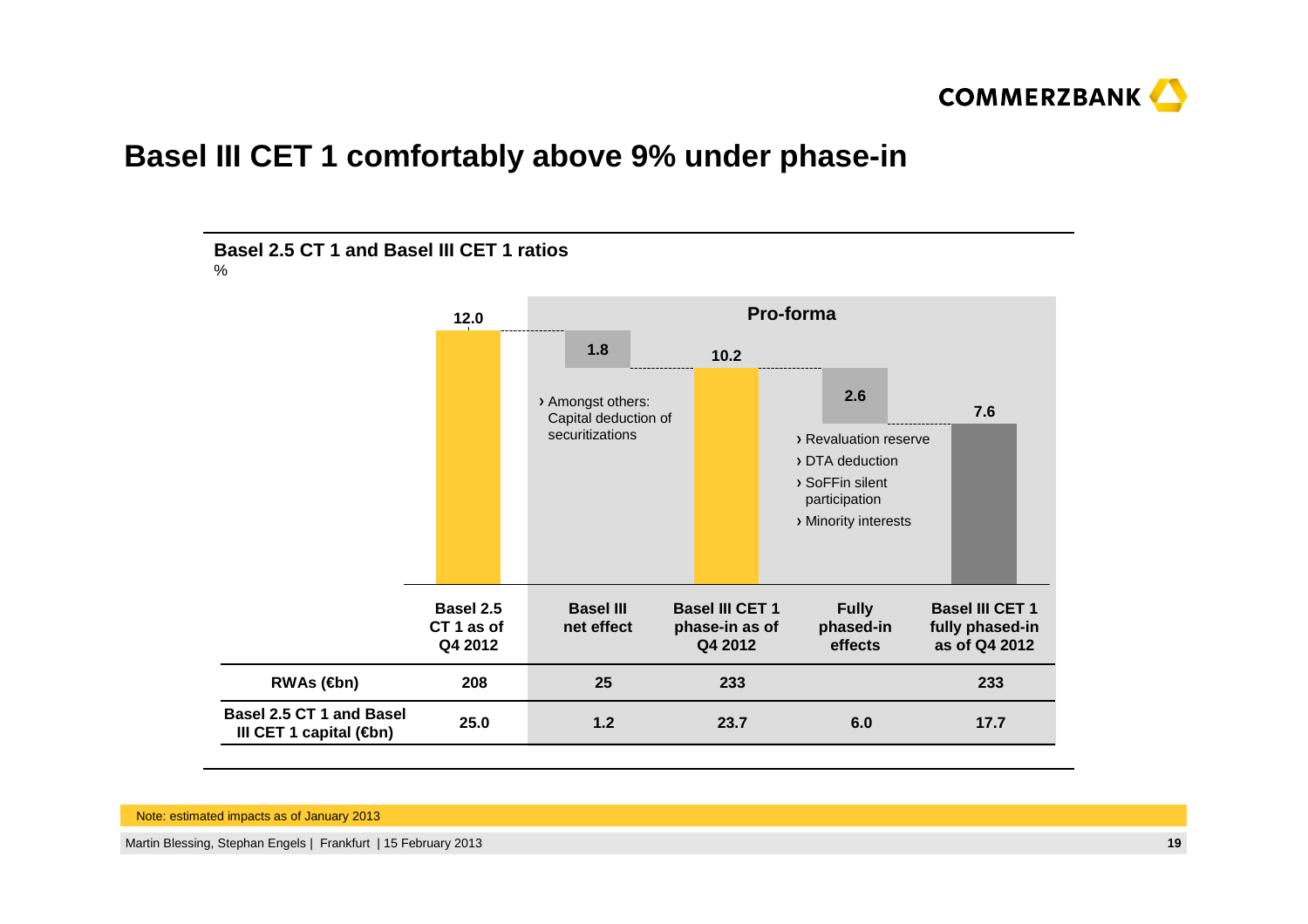

# **Limited unsecured issuance in 2012**

**Capital Market Funding History & Outlook**€bn



- › Ongoing asset reduction and good deposit base limits capital market funding need
- › Capital market funding depending on franchise demand and as an opportunity for funding diversification
- › Strong liquidity profile maintained
- › LTRO I already paid back in January, LTRO II expected to be fully paid back in February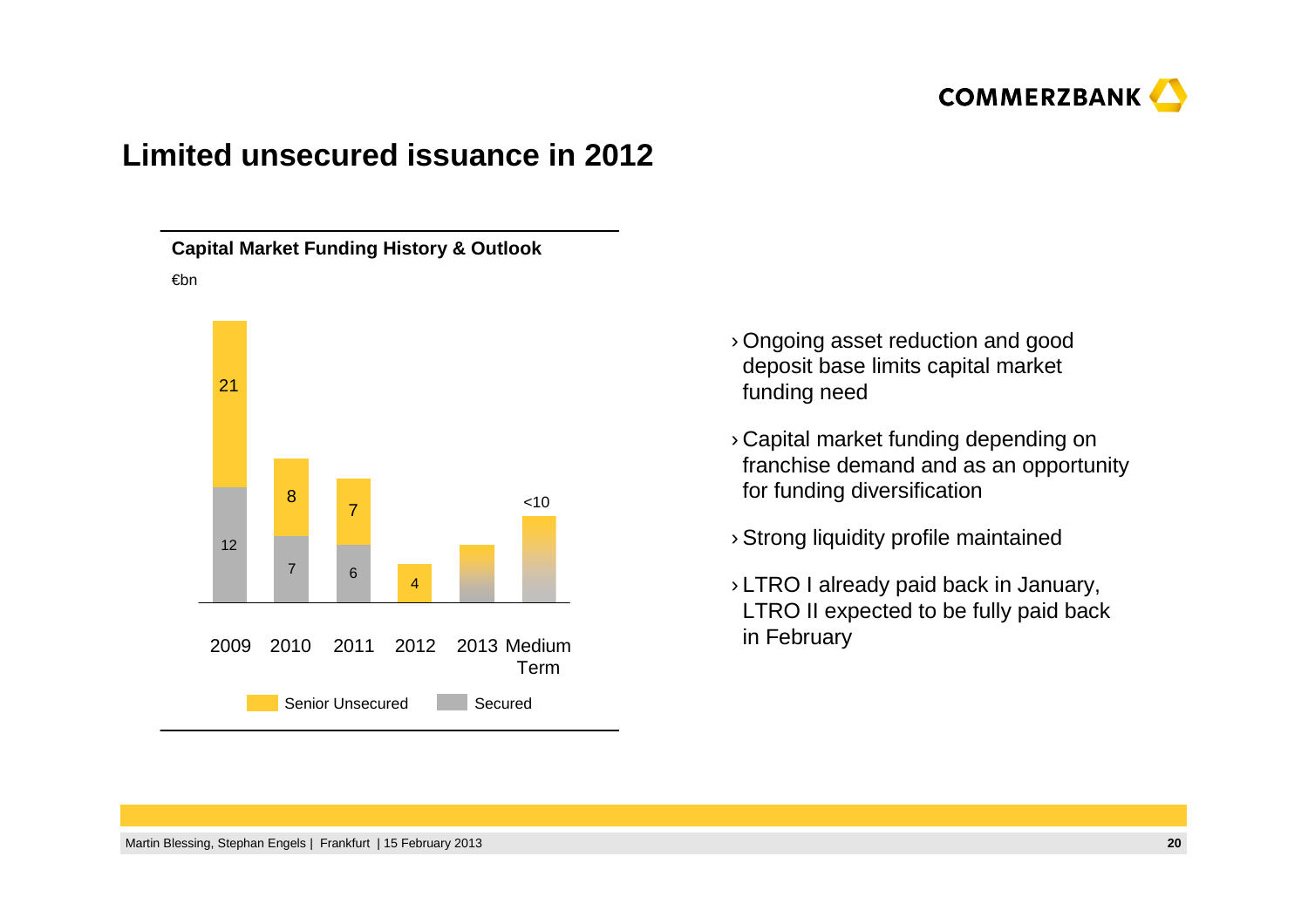

# **Agenda**

- 1.**Overview**
- 2.Financial highlights
- 3.Results by division
- 4.Capital & funding
- **5.Update strategic agenda**
- 6.**Outlook**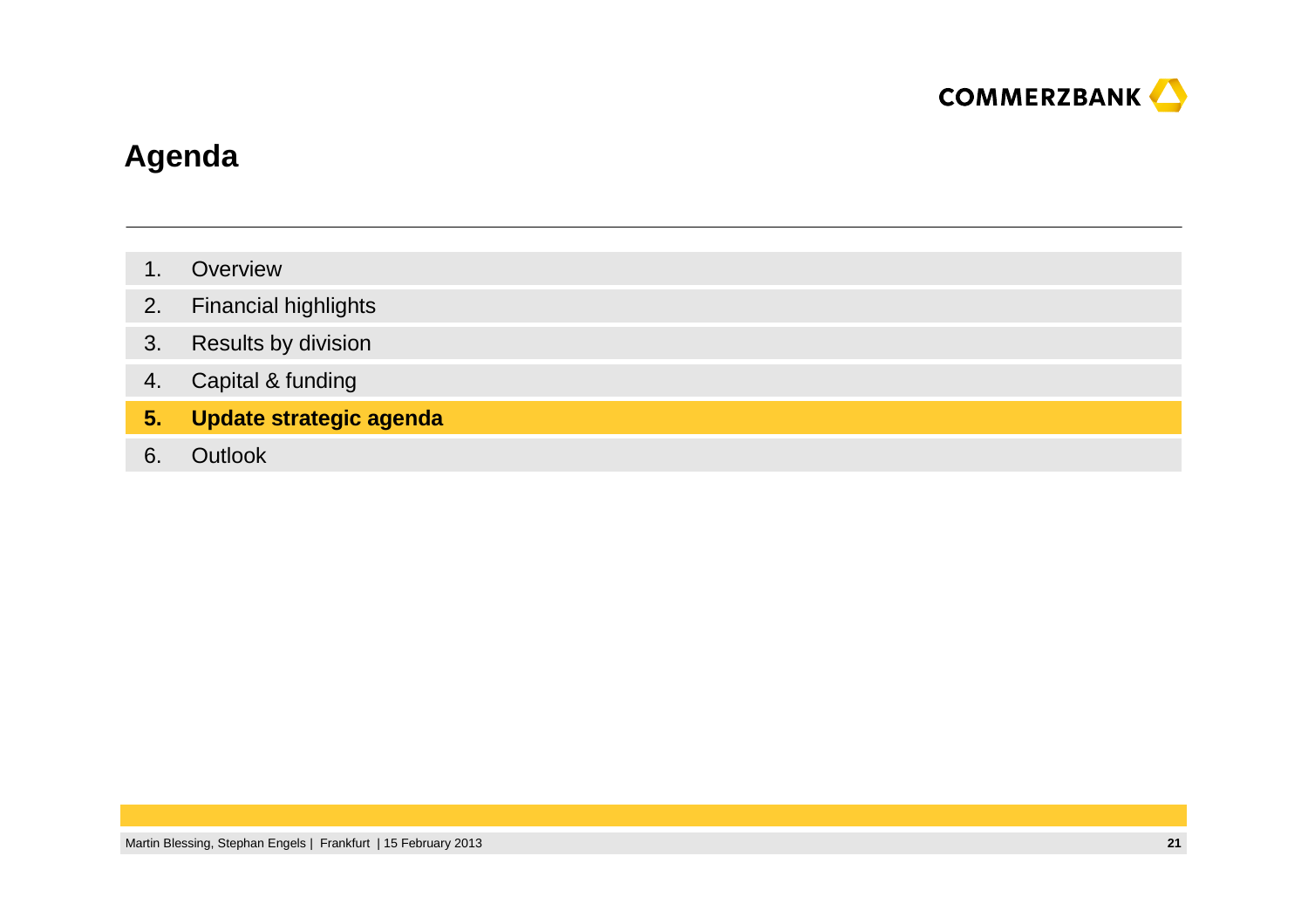

# **Update strategic agenda**

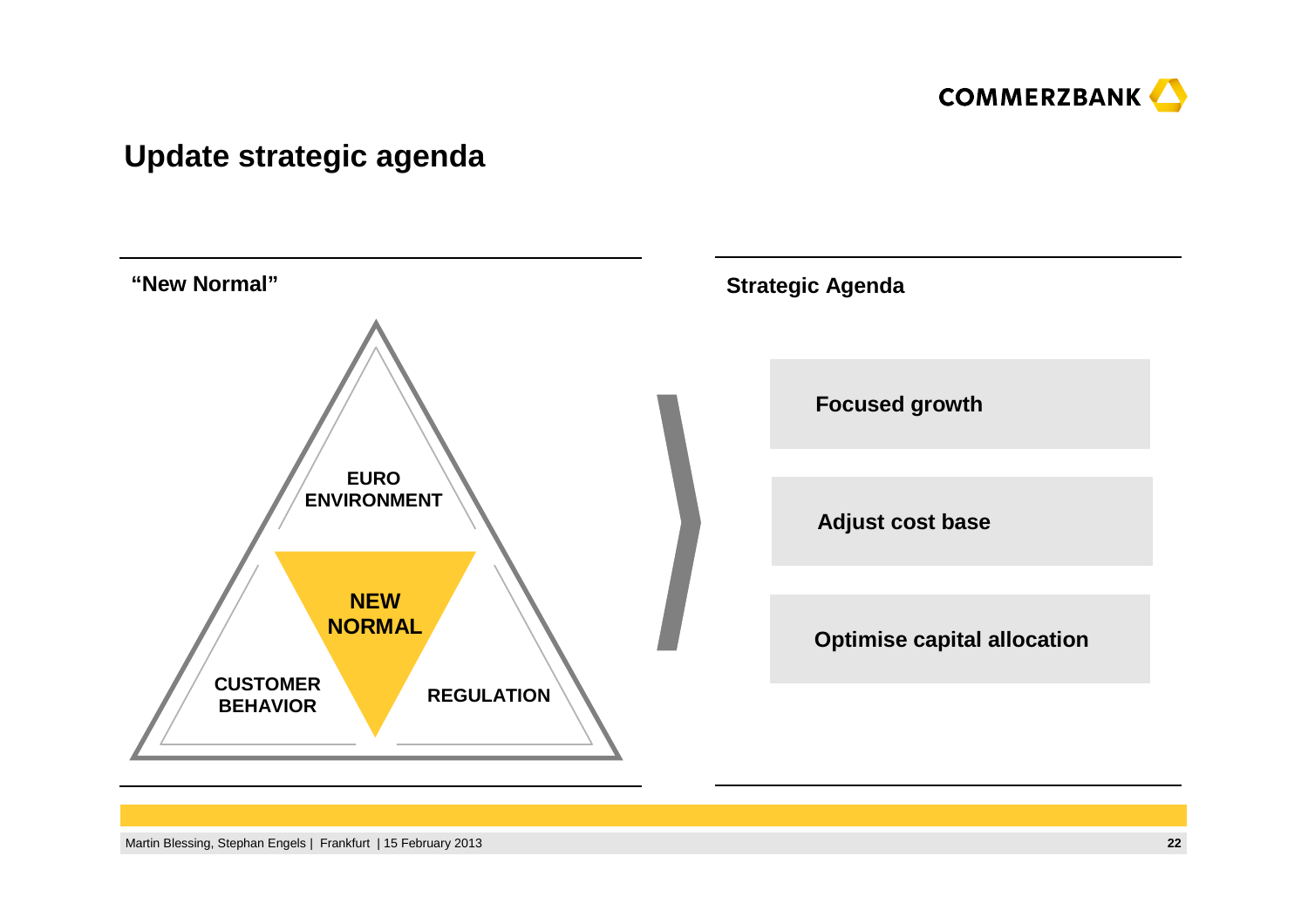

# **Strategic agenda 2013**

| <b>Private</b><br><b>Customers</b>            | $\rightarrow$ H1: Expansion of digital banking: Launch of photoTAN<br>$\rightarrow$ H2: Launch of new branch strategy: First flagship branch opens                                                                                                                                                                                             |
|-----------------------------------------------|------------------------------------------------------------------------------------------------------------------------------------------------------------------------------------------------------------------------------------------------------------------------------------------------------------------------------------------------|
| <b>Mittelstands-</b><br><b>bank</b>           | $\rightarrow$ H1: Investment in cash management and international business platform,<br>opening of a new processing centre for the letter of credit business (Malaysia)<br>$\rightarrow$ H2: Initiatives in order to enhance the acquisition of new customers in<br>particular SMEs and further expansion of relations with existing customers |
| <b>Corporates &amp;</b><br><b>Markets</b>     | $\rightarrow$ H1: OTC client clearing: enhance offering of comprehensive European<br>clearing as part of a regulatory product suite for our clients<br>FY: Continued investment into development and enhancing our trading<br>platforms for our clients                                                                                        |
| <b>Central &amp; Eastern</b><br><b>Europe</b> | $\rightarrow$ H1: New online-banking platform for mBank and introduction of a new Group<br>logo<br>H2: One Bank – further implementation of an integrated branch network, start<br>rebranding under the mBank brand                                                                                                                            |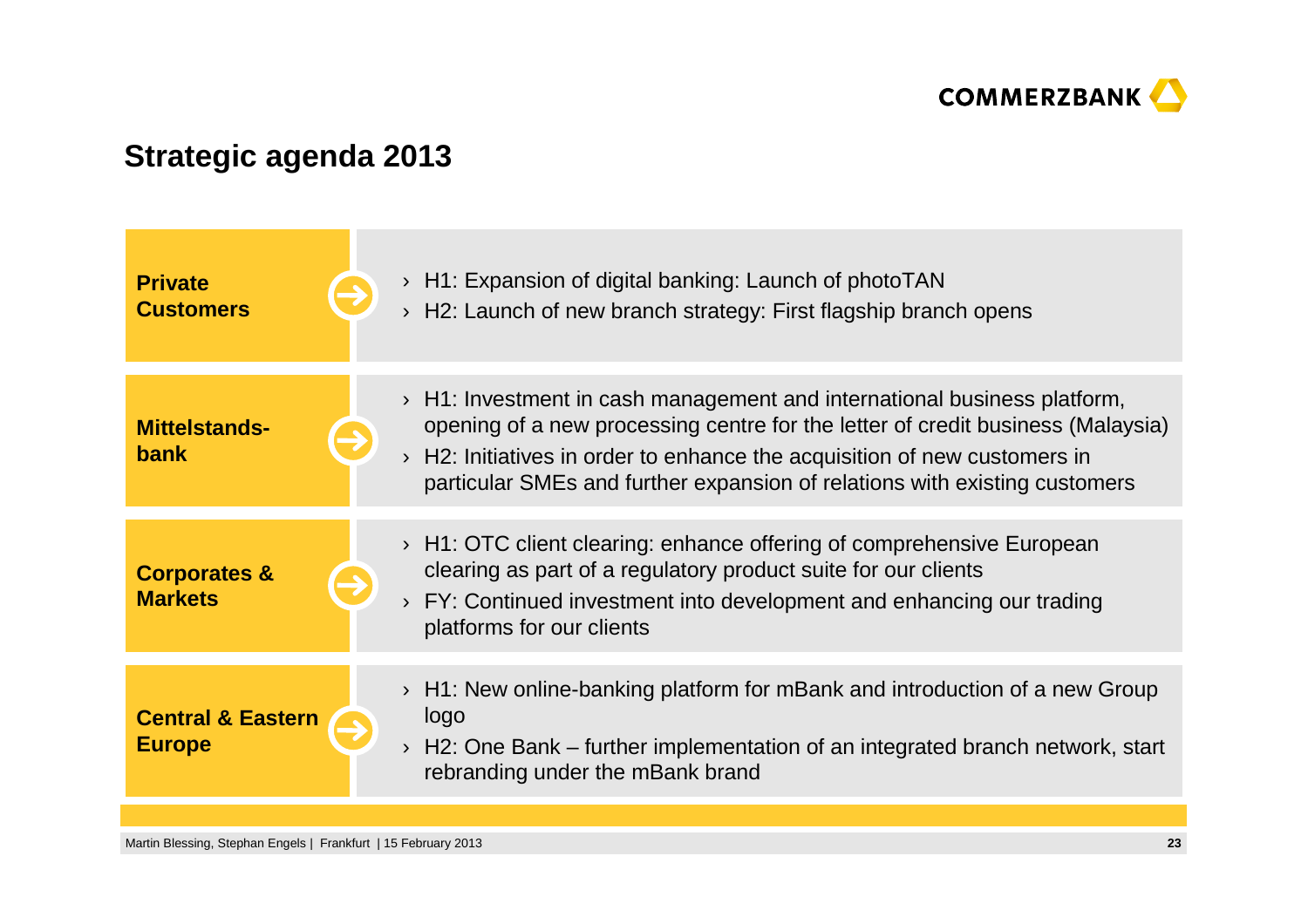

# **Agenda**

- 1.**Overview**
- 2.Financial highlights
- 3.Results by division
- 4.Capital & funding
- 5.Update strategic agenda
- **6.Outlook**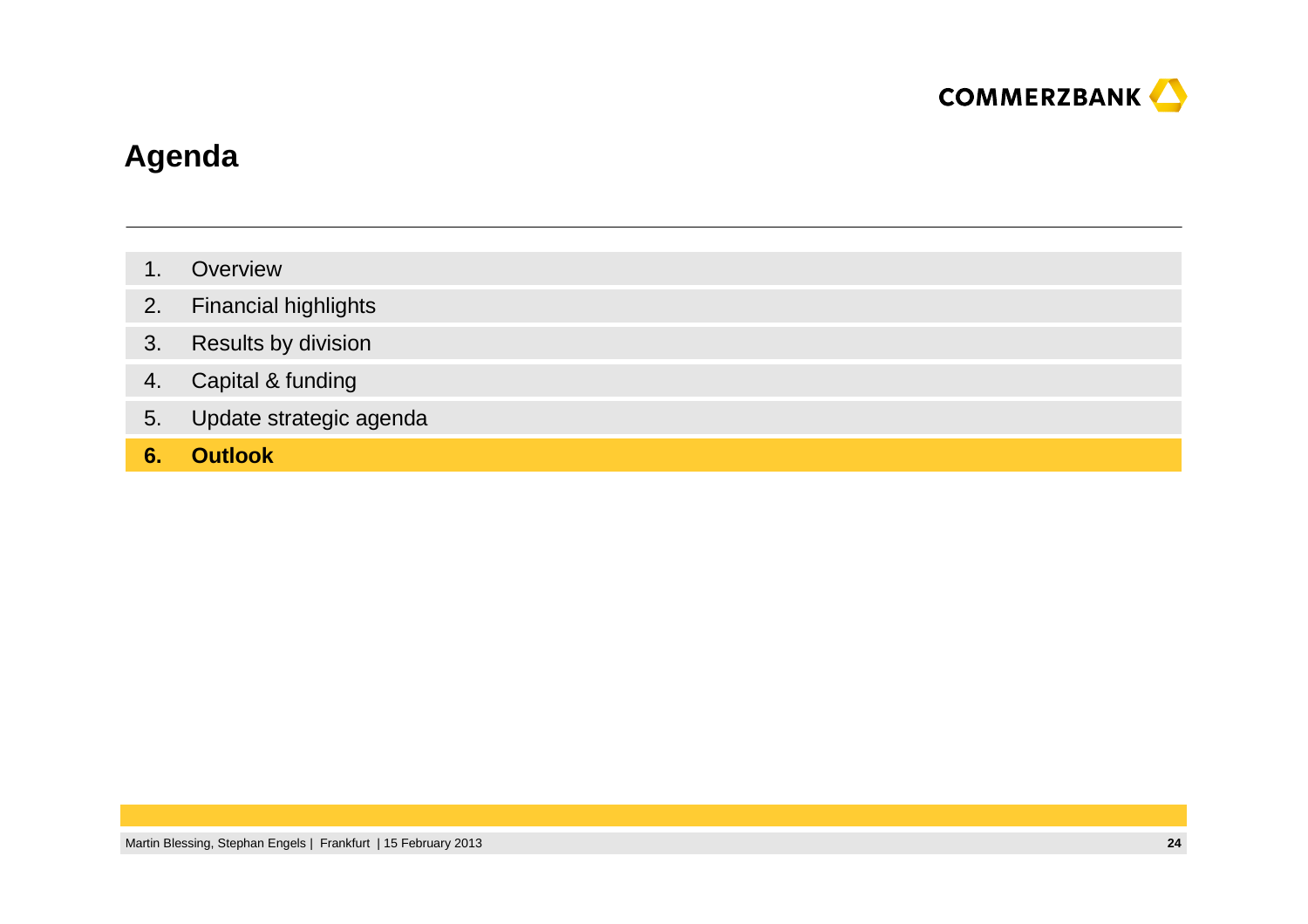

# **Outlook 2013**

Transformation of Commerzbank is main focus for 2013 with implementation of growth investments into products, markets and clients, cost measures and new brand positioning



Ongoing asset reduction in NCA and low interest rate environmentwill put further pressure on revenues in 2013

Loan loss provisions in FY2013 expected to be slightly up vs. FY2012



Already announced cost measures include headcount reduction of 4,000 to 6,000 FTE through 2016. Restructuring charges of about €500m to be booked in Q1 2013



Basel III CET1 phase-in ratio is expected to remain comfortably above 9%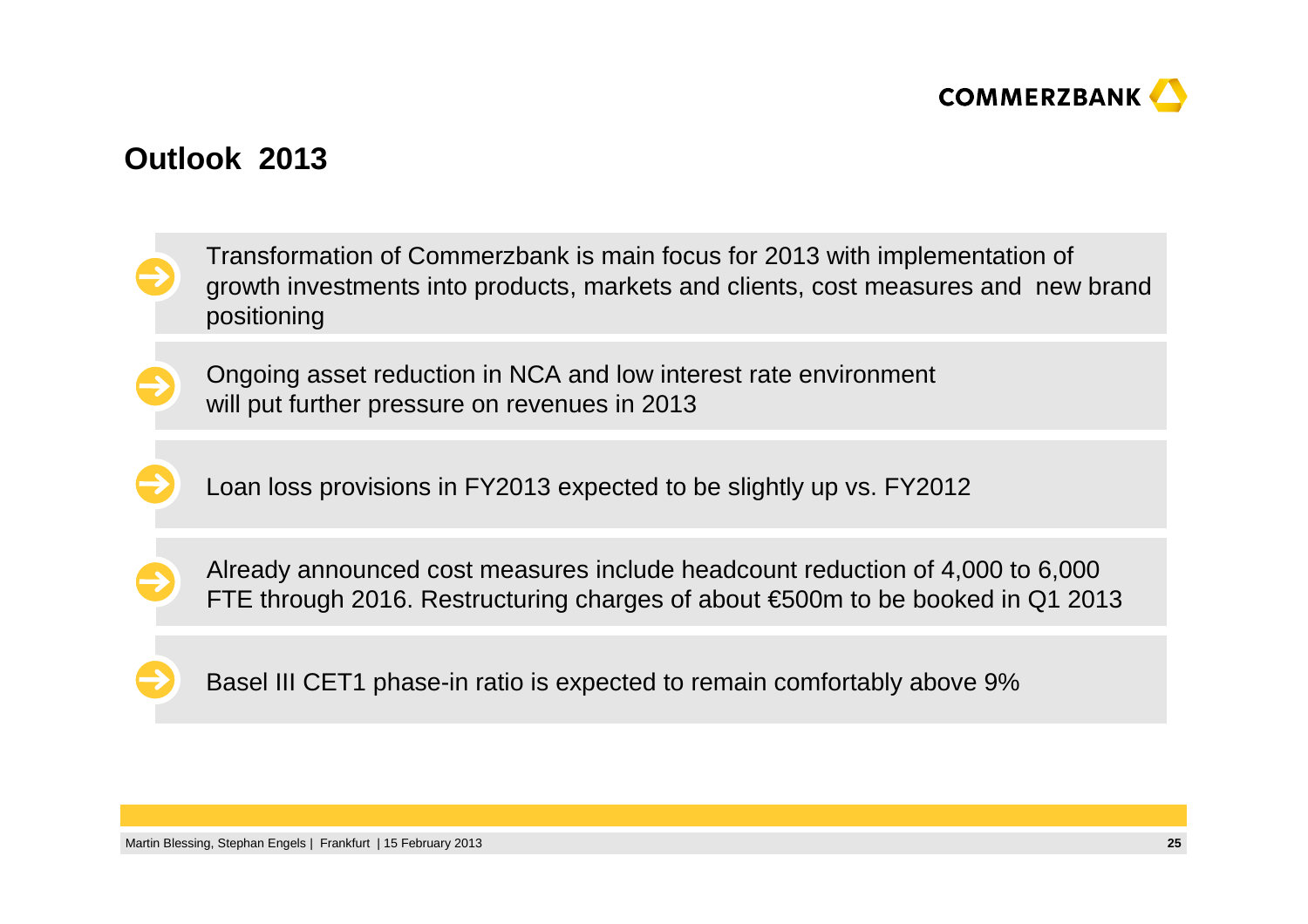

# **Appendix**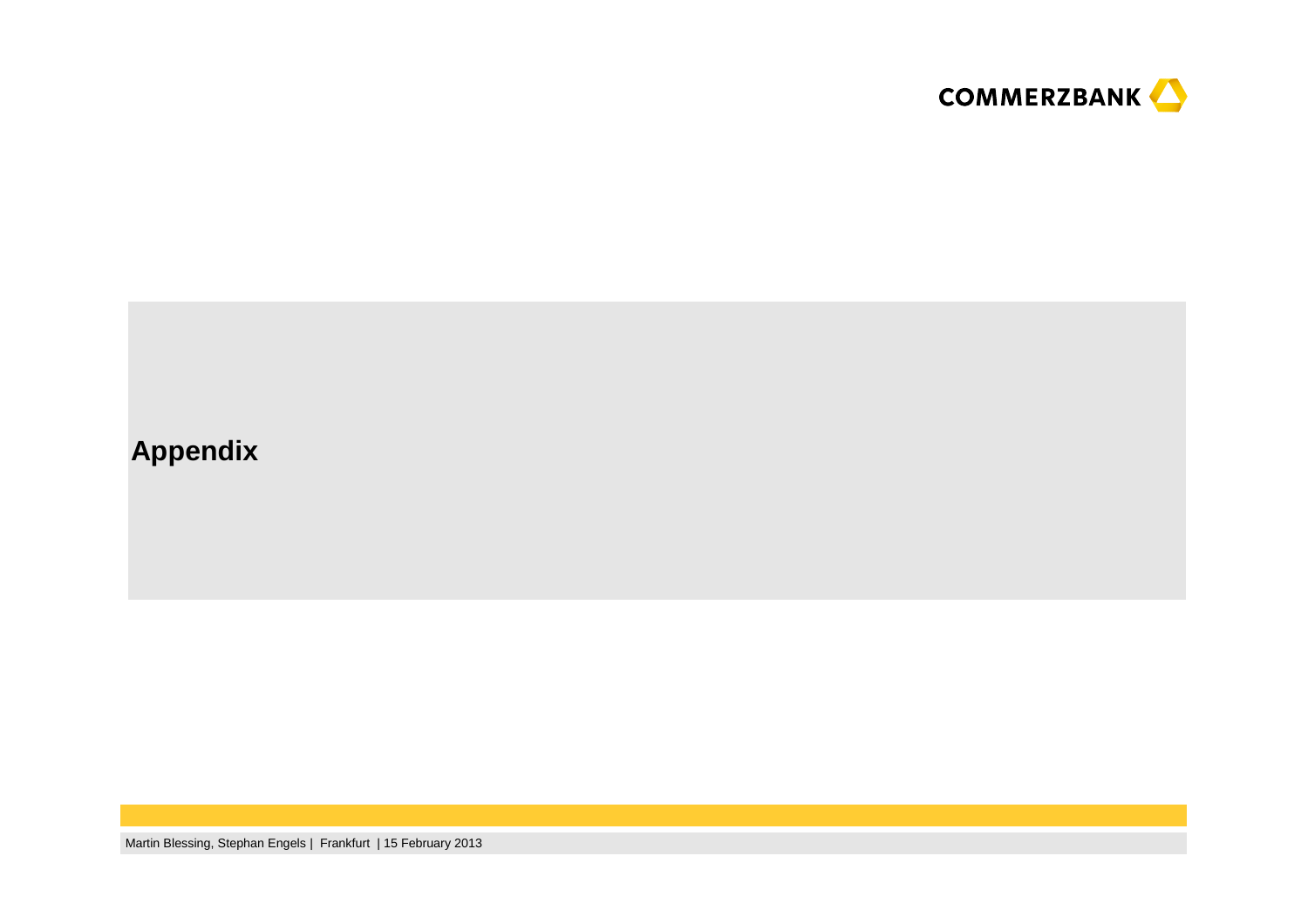

# **Commerzbank Group**

| in $\epsilon$ m                                                               | Q <sub>1</sub><br>2011   | Q2<br>2011 | Q3<br>2011 | Q4<br>2011               | 12M<br>2011    | Q <sub>1</sub><br>2012 | Q2<br>2012     | Q <sub>3</sub><br>2012 | Q4<br>2012   | <b>12M</b><br>2012       | % yoy    | % qoq    |
|-------------------------------------------------------------------------------|--------------------------|------------|------------|--------------------------|----------------|------------------------|----------------|------------------------|--------------|--------------------------|----------|----------|
| Net interest income                                                           | 1.727                    | 1.790      | 1.589      | 1.618                    | 6.724          | 1.429                  | 1.333          | 1.379                  | 1.398        | 5.539                    | $-13.6$  | 1,4      |
| Provisions for loan losses                                                    | $-318$                   | $-278$     | $-413$     | $-381$                   | $-1.390$       | $-212$                 | $-404$         | $-430$                 | $-614$       | $-1.660$                 | 61,2     | 42,8     |
| Net interest income after provisions                                          | 1.409                    | 1.512      | 1.176      | 1.237                    | 5.334          | 1.217                  | 929            | 949                    | 784          | 3.879                    | $-36,6$  | $-17,4$  |
| Net commission income                                                         | 1.020                    | 928        | 844        | 703                      | 3.495          | 843                    | 757            | 840                    | 751          | 3.191                    | 6.8      | $-10,6$  |
| Net trading income and net income on hedge accounting                         | 519                      | 576        | 353        | 538                      | 1.986          | 457                    | 555            | 146                    | $-37$        | 1.121                    | $-106.9$ | $-125,3$ |
| Net investment income                                                         | 12                       | $-954$     | $-1.267$   | $-1.402$                 | $-3.611$       | $-176$                 | $-23$          | 30                     | 250          | 81                       | $-117.8$ | 733,3    |
| Current income on companies accounted for using the equity method             |                          | 13         | 16         | 13                       | 42             | 11                     | $\overline{7}$ | 16                     | 12           | 46                       | $-7,7$   | $-25,0$  |
| Other income                                                                  | 338                      | 10         | 59         | 846                      | 1.253          | 21                     | $-43$          | $-33$                  | $-22$        | $-77$                    | $-102,6$ | $-33,3$  |
| Revenues before LLP                                                           | 3.616                    | 2.363      | 1.594      | 2.316                    | 9.889          | 2.585                  | 2.586          | 2.378                  | 2.352        | 9.901                    | 1,6      | $-1,1$   |
| Revenues after LLP                                                            | 3.298                    | 2.085      | 1.181      | 1.935                    | 8.499          | 2.373                  | 2.182          | 1.948                  | 1.738        | 8.241                    | $-10,2$  | $-10,8$  |
| Operating expenses                                                            | 2.154                    | 2.030      | 2.036      | 1.772                    | 7.992          | 1.789                  | 1.731          | 1.732                  | 1.773        | 7.025                    | 0,1      | 2,4      |
| Operating result                                                              | 1.144                    | 55         | $-855$     | 163                      | 507            | 584                    | 451            | 216                    | $-35$        | 1.216                    | $-121,5$ | $-116,2$ |
| Impairments of goodwill and brand names                                       | $\overline{\phantom{a}}$ | $\sim$     | $\sim$     | $\overline{\phantom{a}}$ | $\blacksquare$ | $\sim$                 | $\sim$         | $\sim$                 | $\sim$       | $\overline{\phantom{a}}$ |          |          |
| Restructuring expenses                                                        |                          |            | ٠          | $\blacksquare$           | ×.             | 34                     | 9              |                        | $\mathbf{0}$ | 43                       |          |          |
| Net measurement gain/loss on the prospective selling price of disposal groups |                          |            | $\sim$     | $\blacksquare$           | $\sim$         | $\sim$                 | $-86$          | 3                      | $-185$       | $-268$                   |          |          |
| Pre-tax result                                                                | 1.144                    | 55         | $-855$     | 163                      | 507            | 550                    | 356            | 219                    | $-220$       | 905                      | $-235,0$ | $-200,5$ |
| Average capital employed                                                      | 32.414                   | 31.546     | 28.788     | 28.188                   | 30.234         | 28.566                 | 29.588         | 29.959                 | 29.663       | 29.444                   | 5,2      | $-1,0$   |
| RWA (End of Period)                                                           | 248.269                  | 239.489    | 244.178    | 236.594                  | 236.594        | 222.941                | 210.150        | 206.311                | 208.135      | 208.135                  | $-12,0$  | 0,9      |
| Cost/income ratio (%)                                                         | 59,6%                    | 85,9%      | 127,7%     | 76,5%                    | 80,8%          | 69,2%                  | 66,9%          | 72,8%                  | 75,4%        | 71,0%                    |          |          |
| Operating return on equity (%)                                                | 14,1%                    | 0.7%       | $-11,9%$   | 2,3%                     | 1,7%           | 8,2%                   | 6,1%           | 2,9%                   | $-0.5%$      | 4,1%                     |          |          |
| Return on equity of pre-tax result (%)                                        | 14,1%                    | 0,7%       | $-11,9%$   | 2,3%                     | 1,7%           | 7,7%                   | 4,8%           | 2,9%                   | $-3,0%$      | 3,1%                     |          |          |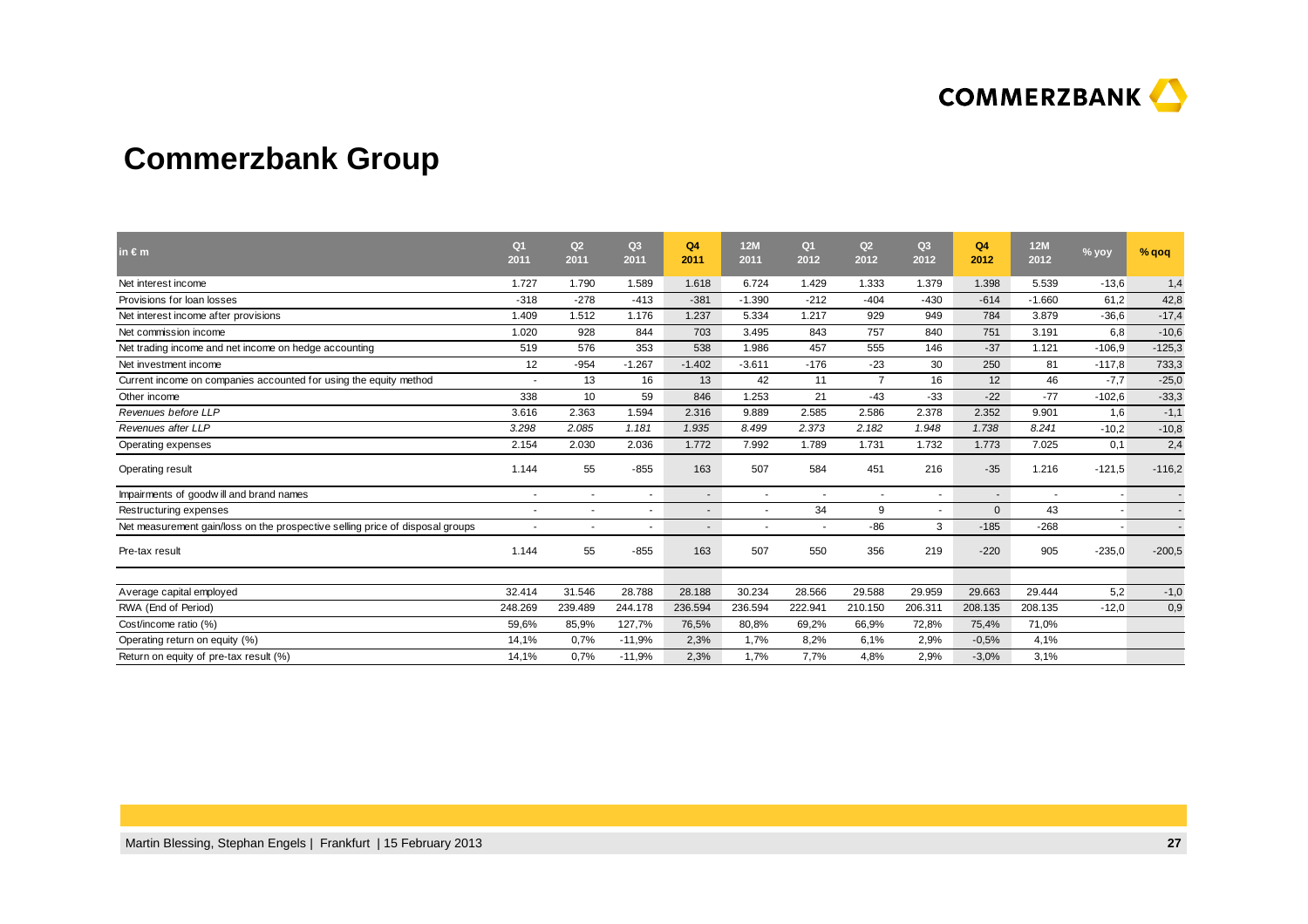

# **Core Bank**

| in $\epsilon$ m                                                               | Q <sub>1</sub><br>2011   | Q2<br>2011     | Q <sub>3</sub><br>2011 | Q <sub>4</sub><br>2011   | 12M<br>2011    | Q <sub>1</sub><br>2012 | Q2<br>2012 | Q <sub>3</sub><br>2012   | Q4<br>2012 | <b>12M</b><br>2012 | % yoy    | $%$ qoq |
|-------------------------------------------------------------------------------|--------------------------|----------------|------------------------|--------------------------|----------------|------------------------|------------|--------------------------|------------|--------------------|----------|---------|
| Net interest income                                                           | 1.448                    | 1.542          | 1.357                  | 1.387                    | 5.734          | 1.238                  | 1.138      | 1.221                    | 1.211      | 4.808              | $-12,7$  | $-0,8$  |
| Provisions for loan losses                                                    | $-83$                    | $-50$          | $-175$                 | $-174$                   | $-482$         | $-18$                  | $-116$     | $-47$                    | $-102$     | $-283$             | $-41,4$  | 117,0   |
| Net interest income after provisions                                          | 1.365                    | 1.492          | 1.182                  | 1.213                    | 5.252          | 1.220                  | 1.022      | 1.174                    | 1.109      | 4.525              | $-8,6$   | $-5,5$  |
| Net commission income                                                         | 970                      | 868            | 804                    | 719                      | 3.361          | 813                    | 738        | 815                      | 721        | 3.087              | 0,3      | $-11,5$ |
| Net trading income and net income on hedge accounting                         | 544                      | 453            | 611                    | 363                      | 1.971          | 503                    | 454        | 246                      | 16         | 1.219              | $-95,6$  | $-93,5$ |
| Net investment income                                                         | 34                       | -8             | 104                    | 51                       | 181            | 10                     | 20         | 109                      | 237        | 376                | 364,7    | 117,4   |
| Current income on companies accounted for using the equity method             | 8                        | 20             | 16                     | $\overline{7}$           | 51             | 12                     | 6          | 16                       | 14         | 48                 | 100,0    | $-12,5$ |
| Other income                                                                  | 333                      | 24             | 61                     | 912                      | 1.330          | -6                     | $-34$      | $-28$                    | $-10$      | $-78$              | $-101,1$ | $-64,3$ |
| Revenues before LLP                                                           | 3.337                    | 2.899          | 2.953                  | 3.439                    | 12.628         | 2.570                  | 2.322      | 2.379                    | 2.189      | 9.460              | $-36,3$  | $-8,0$  |
| Revenues after LLP                                                            | 3.254                    | 2.849          | 2.778                  | 3.265                    | 12.146         | 2.552                  | 2.206      | 2.332                    | 2.087      | 9.177              | $-36,1$  | $-10,5$ |
| Operating expenses                                                            | 2.014                    | 1.901          | 1.910                  | 1.666                    | 7.491          | 1.679                  | 1.626      | 1.640                    | 1.675      | 6.620              | 0,5      | 2,1     |
| Operating profit                                                              | 1.240                    | 948            | 868                    | 1.599                    | 4.655          | 873                    | 580        | 692                      | 412        | 2.557              | $-74,2$  | $-40,5$ |
| Impairments of goodwill and brand names                                       |                          |                | $\sim$                 | $\blacksquare$           | $\blacksquare$ | $\blacksquare$         |            |                          |            | $\blacksquare$     |          |         |
| Restructuring expenses                                                        | $\overline{\phantom{a}}$ | $\overline{a}$ | $\sim$                 | $\overline{\phantom{a}}$ | ٠              | $\sim$                 | $\sim$     | $\overline{\phantom{a}}$ | $\sim$     | ٠                  |          |         |
| Net measurement gain/loss on the prospective selling price of disposal groups |                          |                | ٠                      | $\blacksquare$           |                |                        | $-86$      | 3                        | $-185$     | $-268$             |          |         |
| Pre-tax profit                                                                | 1.240                    | 948            | 868                    | 1.599                    | 4.655          | 873                    | 494        | 695                      | 227        | 2.289              | $-85,8$  | $-67,3$ |
| Average capital employed                                                      | 24.327                   | 24.003         | 21.165                 | 16.078                   | 21.393         | 16.636                 | 18.419     | 19.906                   | 20.046     | 18.063             | 24,7     | 0,7     |
| RWA (End of Period)                                                           | 167.644                  | 161.344        | 163.928                | 157.329                  | 157.329        | 146.894                | 138.107    | 141.741                  | 140.352    | 140.352            | $-10,8$  | $-1,0$  |
| Cost/income ratio (%)                                                         | 60,4%                    | 65,6%          | 64,7%                  | 48,4%                    | 59,3%          | 65,3%                  | 70,0%      | 68,9%                    | 76,5%      | 70,0%              |          |         |
| Operating return on equity (%)                                                | 20,4%                    | 15,8%          | 16,4%                  | 39,8%                    | 21,8%          | 21,0%                  | 12,6%      | 13,9%                    | 8,2%       | 14,2%              |          |         |
| Return on equity of pre-tax profit (%)                                        | 20,4%                    | 15,8%          | 16,4%                  | 39,8%                    | 21,8%          | 21,0%                  | 10,7%      | 14,0%                    | 4,5%       | 12,7%              |          |         |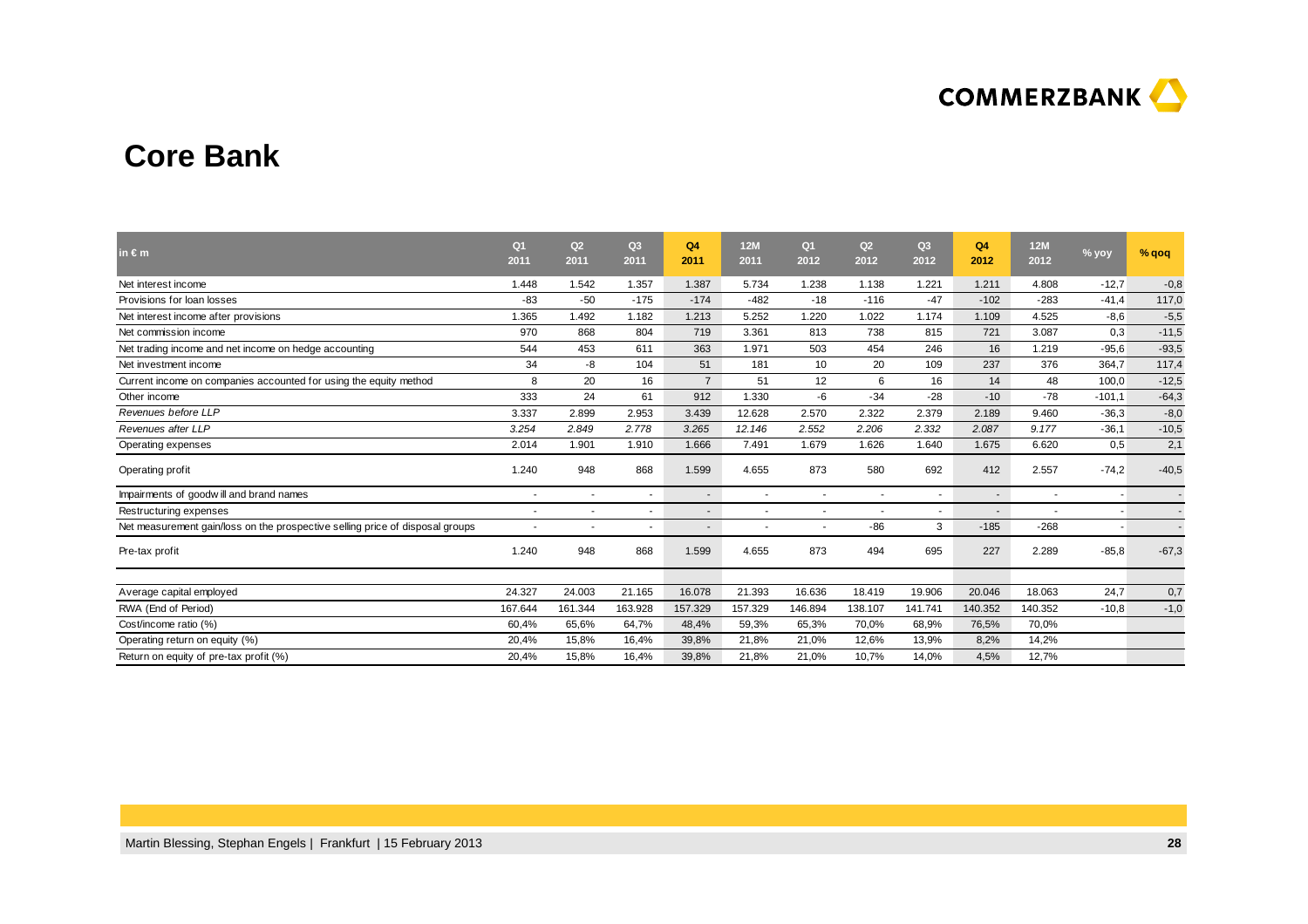

# **Private Customers**

| in $\epsilon$ m                                                               | Q <sub>1</sub><br>2011   | Q2<br>2011               | Q <sub>3</sub><br>2011 | Q <sub>4</sub><br>2011   | 12M<br>2011              | Q <sub>1</sub><br>2012   | Q2<br>2012               | Q <sub>3</sub><br>2012 | Q4<br>2012 | <b>12M</b><br>2012       | % yoy                    | $%$ qoq |
|-------------------------------------------------------------------------------|--------------------------|--------------------------|------------------------|--------------------------|--------------------------|--------------------------|--------------------------|------------------------|------------|--------------------------|--------------------------|---------|
| Net interest income                                                           | 514                      | 534                      | 513                    | 546                      | 2.107                    | 473                      | 449                      | 449                    | 464        | 1.835                    | $-15,0$                  | 3,3     |
| Provisions for loan losses                                                    | $-45$                    | $-38$                    | $-33$                  | 55                       | $-61$                    | -8                       | $-26$                    | $-45$                  | $-16$      | $-95$                    | $-129,1$                 | $-64,4$ |
| Net interest income after provisions                                          | 469                      | 496                      | 480                    | 601                      | 2.046                    | 465                      | 423                      | 404                    | 448        | 1.740                    | $-25,5$                  | 10,9    |
| Net commission income                                                         | 601                      | 482                      | 434                    | 363                      | 1.880                    | 416                      | 368                      | 409                    | 353        | 1.546                    | $-2,8$                   | $-13,7$ |
| Net trading income and net income on hedge accounting                         | -1                       | $-2$                     | 8                      | $-5$                     | $-0$                     |                          | -0                       | -1                     | -1         | 3                        | $-120,0$                 |         |
| Net investment income                                                         | -1                       | 5                        | $-1$                   | -8                       | $-5$                     | 2                        | $\mathbf 0$              | $-4$                   | $-2$       | $-4$                     | $-75,0$                  |         |
| Current income on companies accounted for using the equity method             | 6                        | 5                        | 6                      | 3                        | 20                       | $\overline{7}$           | 3                        | 6                      | 11         | 27                       | 266,7                    | 83,3    |
| Other income                                                                  | $-11$                    | 4                        | 49                     | 21                       | 63                       | $\overline{7}$           | $-18$                    | $-26$                  | $-20$      | $-57$                    | $-195,2$                 | $-23,1$ |
| Revenues before LLP                                                           | 1.108                    | 1.028                    | 1.009                  | 920                      | 4.065                    | 906                      | 802                      | 835                    | 807        | 3.350                    | $-12,3$                  | $-3,4$  |
| Revenues after LLP                                                            | 1.063                    | 990                      | 976                    | 975                      | 4.004                    | 898                      | 776                      | 790                    | 791        | 3.255                    | $-18,9$                  | 0,1     |
| Operating expenses                                                            | 928                      | 877                      | 888                    | 835                      | 3.528                    | 757                      | 743                      | 749                    | 761        | 3.010                    | $-8,9$                   | 1,6     |
| Operating result                                                              | 135                      | 113                      | 88                     | 140                      | 476                      | 141                      | 33                       | 41                     | 30         | 245                      | $-78,6$                  | $-26,8$ |
| Impairments of goodwill and brand names                                       | $\overline{\phantom{a}}$ | $\overline{\phantom{a}}$ | $\sim$                 | $\overline{\phantom{a}}$ | $\blacksquare$           | $\blacksquare$           | $\overline{\phantom{a}}$ |                        | $\sim$     | $\overline{\phantom{a}}$ | $\overline{\phantom{a}}$ |         |
| Restructuring expenses                                                        | $\overline{\phantom{a}}$ | $\overline{\phantom{a}}$ | ٠                      | $\overline{\phantom{a}}$ | $\overline{\phantom{a}}$ | $\overline{\phantom{a}}$ | $\overline{\phantom{a}}$ |                        | $\sim$     | ٠                        |                          |         |
| Net measurement gain/loss on the prospective selling price of disposal groups |                          |                          | $\sim$                 | $\blacksquare$           | ÷                        |                          |                          |                        |            | ٠                        |                          |         |
| Pre-tax result                                                                | 135                      | 113                      | 88                     | 140                      | 476                      | 141                      | 33                       | 41                     | 30         | 245                      | $-78,6$                  | $-26,8$ |
| Average capital employed                                                      | 4.243                    | 4.092                    | 4.069                  | 4.217                    | 4.155                    | 3.976                    | 3.880                    | 4.003                  | 3.819      | 3.919                    | $-9,4$                   | $-4,6$  |
| RWA (End of Period)                                                           | 31.469                   | 29.133                   | 30.952                 | 29.468                   | 29.468                   | 28.149                   | 28.767                   | 27.733                 | 29.047     | 29.047                   | $-1,4$                   | 4,7     |
| Cost/income ratio (%)                                                         | 83,8%                    | 85,3%                    | 88,0%                  | 90,8%                    | 86,8%                    | 83,6%                    | 92,6%                    | 89,7%                  | 94,3%      | 89,9%                    |                          |         |
| Operating return on equity (%)                                                | 12,7%                    | 11,0%                    | 8,7%                   | 13,3%                    | 11,5%                    | 14,2%                    | 3,4%                     | 4,1%                   | 3,1%       | 6,3%                     |                          |         |
| Return on equity of pre-tax result (%)                                        | 12,7%                    | 11,0%                    | 8,7%                   | 13,3%                    | 11,5%                    | 14,2%                    | 3,4%                     | 4,1%                   | 3,1%       | 6,3%                     |                          |         |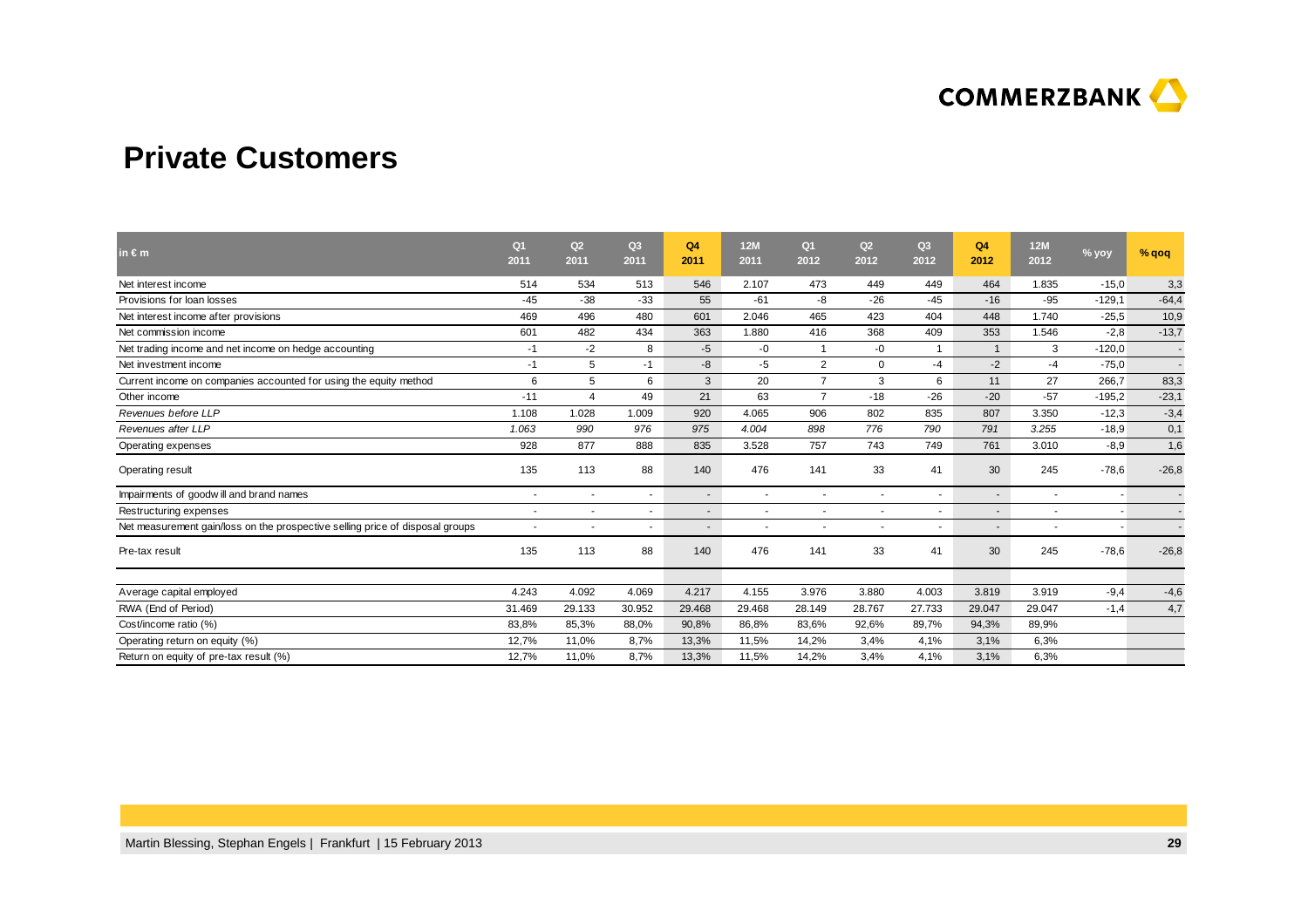

# **Mittelstandsbank**

| in $\epsilon$ m                                                               | Q <sub>1</sub><br>2011   | Q2<br>2011     | Q <sub>3</sub><br>2011   | Q <sub>4</sub><br>2011   | 12M<br>2011    | Q <sub>1</sub><br>2012   | Q2<br>2012               | Q <sub>3</sub><br>2012 | Q4<br>2012 | <b>12M</b><br>2012       | % yoy                    | % qoq    |
|-------------------------------------------------------------------------------|--------------------------|----------------|--------------------------|--------------------------|----------------|--------------------------|--------------------------|------------------------|------------|--------------------------|--------------------------|----------|
| Net interest income                                                           | 534                      | 606            | 551                      | 563                      | 2.254          | 543                      | 488                      | 469                    | 454        | 1.954                    | $-19,4$                  | $-3,2$   |
| Provisions for loan losses                                                    | $-11$                    | 28             | $-58$                    | $-149$                   | $-190$         | 35                       | $-32$                    | 9                      | $-42$      | $-30$                    | $-71,8$                  | $-566,7$ |
| Net interest income after provisions                                          | 523                      | 634            | 493                      | 414                      | 2.064          | 578                      | 456                      | 478                    | 412        | 1.924                    | $-0,5$                   | $-13,8$  |
| Net commission income                                                         | 292                      | 279            | 271                      | 274                      | 1.116          | 270                      | 272                      | 258                    | 261        | 1.061                    | $-4,7$                   | 1,2      |
| Net trading income and net income on hedge accounting                         | 18                       | -6             | -1                       | $-50$                    | $-39$          | $-13$                    | -1                       | $-13$                  | 3          | $-22$                    | $-106,0$                 | $-123,1$ |
| Net investment income                                                         | $-10$                    | $-17$          | $-10$                    | $-8$                     | $-45$          | $-1$                     | -6                       | $\sim$                 | 38         | 31                       | $-575,0$                 | #DIV/0!  |
| Current income on companies accounted for using the equity method             | $\overline{2}$           | 5              | 2                        | 2                        | 11             | $\blacksquare$           | $\overline{\phantom{a}}$ | 3                      | 3          | 6                        | 50,0                     |          |
| Other income                                                                  | $\overline{\mathbf{1}}$  | $-2$           | $-5$                     | 2                        | $-4$           | -8                       | $-7$                     | $-4$                   | 5          | $-14$                    | 150,0                    | $-225,0$ |
| Revenues before LLP                                                           | 837                      | 865            | 808                      | 783                      | 3.293          | 791                      | 748                      | 713                    | 764        | 3.016                    | $-2,4$                   | 7,2      |
| Revenues after LLP                                                            | 826                      | 893            | 750                      | 634                      | 3.103          | 826                      | 716                      | 722                    | 722        | 2.986                    | 13,9                     | 0,0      |
| Operating expenses                                                            | 393                      | 378            | 400                      | 344                      | 1.515          | 338                      | 326                      | 327                    | 346        | 1.337                    | 0,6                      | 5,8      |
| Operating result                                                              | 433                      | 515            | 350                      | 290                      | 1.588          | 488                      | 390                      | 395                    | 376        | 1.649                    | 29,7                     | $-4,8$   |
| Impairments of goodwill and brand names                                       | $\overline{\phantom{a}}$ | $\overline{a}$ | $\sim$                   | $\blacksquare$           | $\blacksquare$ | $\blacksquare$           | $\overline{\phantom{a}}$ |                        | $\sim$     | $\overline{\phantom{a}}$ | $\overline{\phantom{a}}$ |          |
| Restructuring expenses                                                        | $\sim$                   | $\overline{a}$ | $\blacksquare$           | $\overline{\phantom{a}}$ | ٠              | $\overline{\phantom{a}}$ | $\overline{\phantom{a}}$ |                        |            | ٠                        |                          |          |
| Net measurement gain/loss on the prospective selling price of disposal groups |                          |                | $\overline{\phantom{a}}$ | $\overline{\phantom{a}}$ |                |                          |                          |                        |            |                          |                          |          |
| Pre-tax result                                                                | 433                      | 515            | 350                      | 290                      | 1.588          | 488                      | 390                      | 395                    | 376        | 1.649                    | 29,7                     | $-4,8$   |
|                                                                               |                          |                |                          |                          |                |                          |                          |                        |            |                          |                          |          |
| Average capital employed                                                      | 7.235                    | 6.750          | 6.925                    | 6.921                    | 6.958          | 5.974                    | 5.707                    | 5.766                  | 5.637      | 5.771                    | $-18,5$                  | $-2,2$   |
| RWA (End of Period)                                                           | 65.276                   | 65.914         | 67.477                   | 60.339                   | 60.339         | 53.971                   | 53.191                   | 53.516                 | 53.814     | 53.814                   | $-10,8$                  | 0,6      |
| Cost/income ratio (%)                                                         | 47,0%                    | 43,7%          | 49,5%                    | 43,9%                    | 46,0%          | 42,7%                    | 43,6%                    | 45,9%                  | 45,3%      | 44,3%                    |                          |          |
| Operating return on equity (%)                                                | 23,9%                    | 30,5%          | 20,2%                    | 16,8%                    | 22,8%          | 32,7%                    | 27,3%                    | 27,4%                  | 26,7%      | 28,6%                    |                          |          |
| Return on equity of pre-tax result (%)                                        | 23,9%                    | 30,5%          | 20,2%                    | 16,8%                    | 22,8%          | 32,7%                    | 27,3%                    | 27.4%                  | 26.7%      | 28.6%                    |                          |          |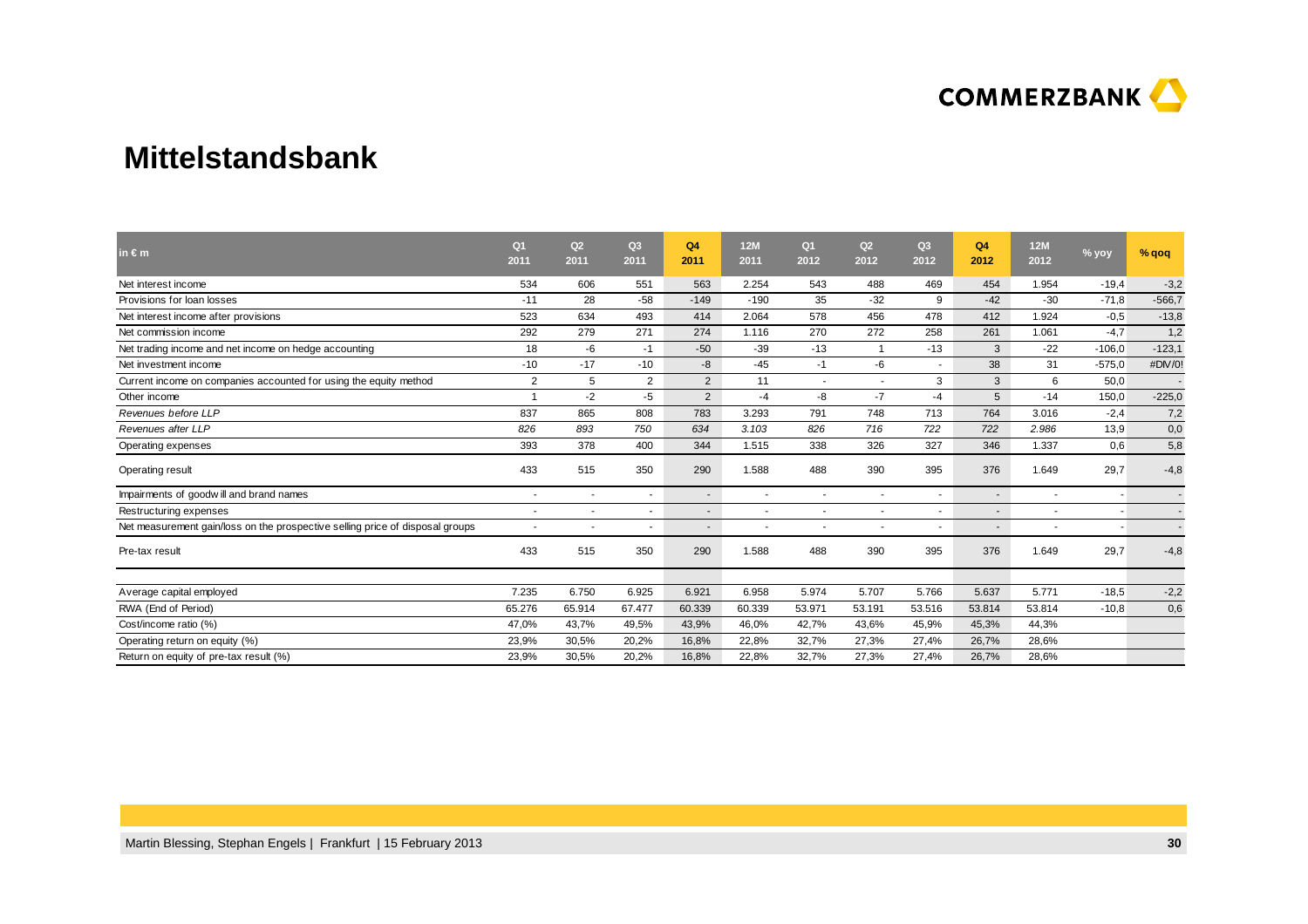

# **Central & Eastern Europe**

| in $\epsilon$ m                                                               | Q <sub>1</sub><br>2011 | Q2<br>2011 | Q <sub>3</sub><br>2011 | Q4<br>2011               | 12M<br>2011    | Q <sub>1</sub><br>2012 | Q2<br>2012               | Q3<br>2012     | Q4<br>2012 | <b>12M</b><br>2012       | % yoy    | $%$ qoq  |
|-------------------------------------------------------------------------------|------------------------|------------|------------------------|--------------------------|----------------|------------------------|--------------------------|----------------|------------|--------------------------|----------|----------|
| Net interest income                                                           | 137                    | 147        | 150                    | 139                      | 573            | 120                    | 121                      | 120            | 121        | 482                      | $-12,9$  | 0,8      |
| Provisions for loan losses                                                    | $-27$                  | -9         | $-26$                  | $-24$                    | -86            | $-18$                  | $-35$                    | $-28$          | $-24$      | $-105$                   | 0,0      | $-14,3$  |
| Net interest income after provisions                                          | 110                    | 138        | 124                    | 115                      | 487            | 102                    | 86                       | 92             | 97         | 377                      | $-15,7$  | 5,4      |
| Net commission income                                                         | 48                     | 50         | 48                     | 41                       | 187            | 50                     | 47                       | 47             | 44         | 188                      | 7,3      | $-6,4$   |
| Net trading income and net income on hedge accounting                         | 24                     | 22         | 32                     | 169                      | 247            | 38                     | 28                       | 24             | 13         | 103                      | $-92,3$  | $-45,8$  |
| Net investment income                                                         | $-1$                   | -0         | 6                      | $-4$                     | -1             | $\overline{1}$         | 5                        | $\overline{2}$ | -1         | 9                        | $-125,0$ | $-50,0$  |
| Current income on companies accounted for using the equity method             |                        | $\sim$     | $\sim$                 | $\blacksquare$           | ٠              | $\sim$                 | $\overline{\phantom{a}}$ |                |            | $\overline{\phantom{a}}$ |          |          |
| Other income                                                                  | 10                     | 6          | 10                     | 10                       | 36             | 11                     | 9                        | 8              | 8          | 36                       | $-20,0$  | 0,0      |
| Revenues before LLP                                                           | 218                    | 225        | 246                    | 355                      | 1.044          | 220                    | 210                      | 201            | 187        | 818                      | $-47,3$  | $-7,0$   |
| Revenues after LLP                                                            | 191                    | 216        | 220                    | 331                      | 958            | 202                    | 175                      | 173            | 163        | 713                      | $-50,8$  | $-5,8$   |
| Operating expenses                                                            | 131                    | 133        | 130                    | 137                      | 531            | 115                    | 116                      | 121            | 121        | 473                      | $-11,7$  | 0,0      |
| Operating result                                                              | 60                     | 83         | 90                     | 194                      | 427            | 87                     | 59                       | 52             | 42         | 240                      | $-78,4$  | $-19,2$  |
| Impairments of goodwill and brand names                                       |                        | $\sim$     | $\sim$                 | $\blacksquare$           | $\blacksquare$ | $\sim$                 | $\overline{\phantom{a}}$ |                | ٠          | $\sim$                   |          |          |
| Restructuring expenses                                                        |                        |            | $\sim$                 | $\blacksquare$           | ٠              | $\sim$                 | $\overline{\phantom{a}}$ |                | $\sim$     | ٠                        |          |          |
| Net measurement gain/loss on the prospective selling price of disposal groups |                        |            | ۰                      | $\overline{\phantom{a}}$ | ٠              | $\sim$                 | $-86$                    | 3              | $-185$     | $-268$                   |          |          |
| Pre-tax result                                                                | 60                     | 83         | 90                     | 194                      | 427            | 87                     | $-27$                    | 55             | $-143$     | $-28$                    | $-173,7$ | $-360,0$ |
|                                                                               |                        |            |                        |                          |                |                        |                          |                |            |                          |          |          |
| Average capital employed                                                      | 1.745                  | 1.810      | 1.839                  | 1.853                    | 1.812          | 1.893                  | 1.885                    | 1.601          | 1.673      | 1.763                    | $-9,7$   | 4,6      |
| RWA (End of Period)                                                           | 16.084                 | 16.511     | 16.211                 | 17.004                   | 17.004         | 16.711                 | 15.971                   | 15.654         | 15.279     | 15.279                   | $-10,1$  | $-2,4$   |
| Cost/income ratio (%)                                                         | 60,1%                  | 59,1%      | 52,8%                  | 38,6%                    | 50,9%          | 52,3%                  | 55,2%                    | 60,2%          | 64,7%      | 57,8%                    |          |          |
| Operating return on equity (%)                                                | 13,8%                  | 18,3%      | 19,6%                  | 41,9%                    | 23,6%          | 18,4%                  | 12,5%                    | 13,0%          | 10,0%      | 13,6%                    |          |          |
| Return on equity of pre-tax result (%)                                        | 13,8%                  | 18,3%      | 19,6%                  | 41,9%                    | 23,6%          | 18,4%                  | $-5,7%$                  | 13,7%          | $-34,2%$   | $-1,6%$                  |          |          |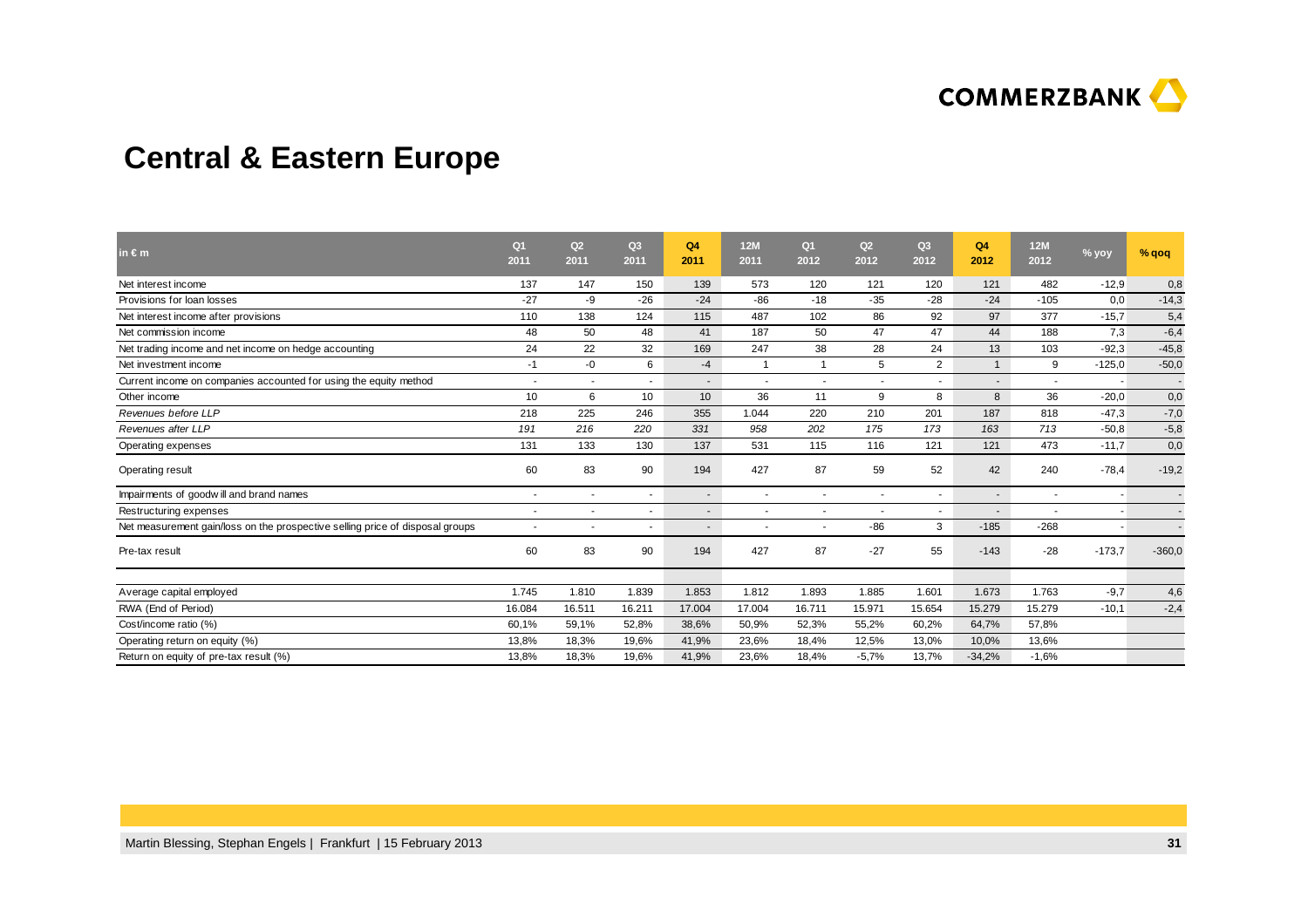

# **Corporates & Markets**

| $\mathsf{in} \in \mathsf{m}$                                                  | Q <sub>1</sub><br>2011   | Q2<br>2011               | Q <sub>3</sub><br>2011 | Q4<br>2011               | <b>12M</b><br>2011 | Q <sub>1</sub><br>2012 | Q2<br>2012               | Q <sub>3</sub><br>2012   | Q4<br>2012               | <b>12M</b><br>2012 | % yoy     | $%$ qoq  |
|-------------------------------------------------------------------------------|--------------------------|--------------------------|------------------------|--------------------------|--------------------|------------------------|--------------------------|--------------------------|--------------------------|--------------------|-----------|----------|
| Net interest income                                                           | 160                      | 225                      | 141                    | 306                      | 832                | 119                    | 113                      | 143                      | 171                      | 546                | $-44,1$   | 19,6     |
| Provisions for loan losses                                                    | 0                        | $-31$                    | $-59$                  | $-56$                    | $-146$             | $-27$                  | $-23$                    | 17                       | $-19$                    | $-52$              | $-66,1$   | $-211,8$ |
| Net interest income after provisions                                          | 160                      | 194                      | 82                     | 250                      | 686                | 92                     | 90                       | 160                      | 152                      | 494                | $-39,2$   | $-5,0$   |
| Net commission income                                                         | 48                       | 92                       | 78                     | 82                       | 300                | 83                     | 60                       | 102                      | 74                       | 319                | $-9,8$    | $-27,5$  |
| Net trading income and net income on hedge accounting                         | 456                      | 370                      | 202                    | 41                       | 1.069              | 195                    | 208                      | 157                      | $-26$                    | 534                | $-163,4$  | $-116,6$ |
| Net investment income                                                         | 4                        | 26                       | 4                      | $-4$                     | 30                 | 3                      | $\overline{\mathbf{1}}$  | 121                      | 83                       | 208                | $-2175,0$ | $-31,4$  |
| Current income on companies accounted for using the equity method             |                          | 11                       | $\overline{2}$         | $\overline{2}$           | 15                 | 6                      | 3                        | 3                        | $\mathbf 0$              | 12                 | $-100,0$  | $-100,0$ |
| Other income                                                                  | 11                       | $-14$                    | 21                     | $-30$                    | $-12$              | -9                     | $\overline{4}$           | $-29$                    | 11                       | $-23$              | $-136,7$  | $-137,9$ |
| Revenues before LLP                                                           | 679                      | 710                      | 448                    | 397                      | 2.234              | 397                    | 389                      | 497                      | 313                      | 1.596              | $-21,2$   | $-37,0$  |
| Revenues after LLP                                                            | 679                      | 679                      | 389                    | 341                      | 2.088              | 370                    | 366                      | 514                      | 294                      | 1.544              | $-13,8$   | $-42,8$  |
| Operating expenses                                                            | 439                      | 398                      | 354                    | 314                      | 1.505              | 340                    | 321                      | 323                      | 363                      | 1.347              | 15,6      | 12,4     |
| Operating result                                                              | 240                      | 281                      | 35                     | 27                       | 583                | 30                     | 45                       | 191                      | $-69$                    | 197                | $-355,6$  | $-136,1$ |
| Impairments of goodwill and brand names                                       | $\overline{\phantom{a}}$ |                          | $\sim$                 | $\blacksquare$           | $\sim$             | $\sim$                 | $\overline{\phantom{a}}$ | $\blacksquare$           |                          |                    |           |          |
| Restructuring expenses                                                        | $\overline{\phantom{a}}$ | $\overline{\phantom{a}}$ | $\sim$                 | $\overline{\phantom{a}}$ | $\sim$             | $\sim$                 | $\overline{\phantom{a}}$ | $\overline{\phantom{a}}$ | $\overline{\phantom{a}}$ |                    |           |          |
| Net measurement gain/loss on the prospective selling price of disposal groups |                          |                          |                        | $\blacksquare$           | ٠                  |                        |                          |                          |                          |                    |           |          |
| Pre-tax result                                                                | 240                      | 281                      | 35                     | 27                       | 583                | 30                     | 45                       | 191                      | $-69$                    | 197                | $-355,6$  | $-136,1$ |
|                                                                               |                          |                          |                        |                          |                    |                        |                          |                          |                          |                    |           |          |
| Average capital employed                                                      | 4.204                    | 3.777                    | 3.495                  | 3.751                    | 3.807              | 3.244                  | 3.233                    | 3.081                    | 3.285                    | 3.211              | $-12,4$   | 6,6      |
| RWA (End of Period)                                                           | 40.287                   | 36.661                   | 37.104                 | 35.564                   | 35.564             | 32.310                 | 26.129                   | 29.891                   | 29.776                   | 29.776             | $-16,3$   | $-0,4$   |
| Cost/income ratio (%)                                                         | 64,7%                    | 56,1%                    | 79,0%                  | 79,1%                    | 67,4%              | 85,6%                  | 82,5%                    | 65,0%                    | 116,0%                   | 84,4%              |           |          |
| Operating return on equity (%)                                                | 22,8%                    | 29,8%                    | 4,0%                   | 2,9%                     | 15,3%              | 3,7%                   | 5,6%                     | 24,8%                    | $-8,4%$                  | 6,1%               |           |          |
| Return on equity of pre-tax result (%)                                        | 22,8%                    | 29,8%                    | 4,0%                   | 2,9%                     | 15,3%              | 3,7%                   | 5,6%                     | 24,8%                    | $-8,4%$                  | 6,1%               |           |          |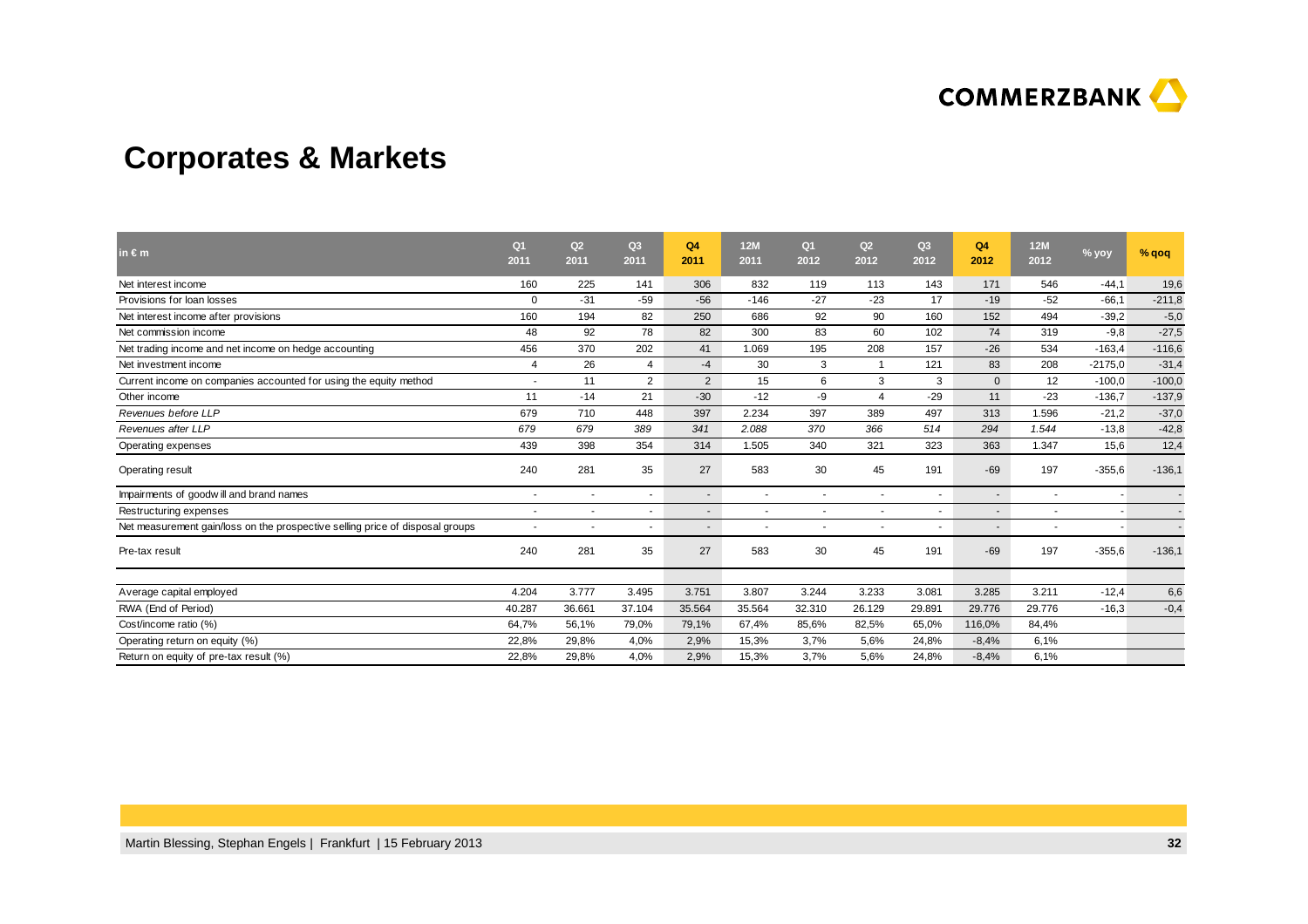

# **Non-Core Assets**

| in $\epsilon$ m                                                               | Q <sub>1</sub><br>2011 | Q2<br>2011     | Q3<br>2011     | Q4<br>2011               | 12M<br>2011    | Q <sub>1</sub><br>2012   | Q2<br>2012              | Q <sub>3</sub><br>2012 | Q4<br>2012               | 12M<br>2012    | % yoy     | $%$ qoq    |
|-------------------------------------------------------------------------------|------------------------|----------------|----------------|--------------------------|----------------|--------------------------|-------------------------|------------------------|--------------------------|----------------|-----------|------------|
| Net interest income                                                           | 274                    | 235            | 225            | 207                      | 941            | 186                      | 158                     | 158                    | 187                      | 689            | $-9.7$    | 18.4       |
| Provisions for loan losses                                                    | $-236$                 | $-231$         | $-255$         | $-181$                   | $-903$         | $-178$                   | $-301$                  | $-383$                 | $-512$                   | $-1,374$       | 182.9     | 33.7       |
| Net interest income after provisions                                          | 38                     | $\overline{4}$ | $-30$          | 26                       | 38             | 8                        | $-143$                  | $-225$                 | $-325$                   | $-685$         | $-1350.0$ | 44.4       |
| Net commission income                                                         | 50                     | 60             | 40             | $-16$                    | 134            | 30                       | 19                      | 25                     | 30                       | 104            | $-287.5$  | 20.0       |
| Net trading income and net income on hedge accounting                         | -86                    | 51             | $-39$          | 197                      | 123            | $-215$                   | 124                     | $-100$                 | $-53$                    | $-244$         | $-126.9$  | $-47.0$    |
| Net investment income                                                         | $-40$                  | $-939$         | $-1,371$       | $-1,446$                 | $-3,796$       | $-203$                   | $-54$                   | $-79$                  | 13                       | $-323$         | $-100.9$  | $-116.5$   |
| Current income on companies accounted for using the equity method             | -8                     | $-7$           | $\blacksquare$ | 6                        | -9             | $-1$                     | $\overline{\mathbf{1}}$ |                        | $-2$                     | $-2$           |           |            |
| Other income                                                                  | 5                      | $-13$          | $-2$           | $-60$                    | $-70$          | 26                       | -8                      | -5                     | $-12$                    | $\overline{1}$ | $-80.0$   | 140.0      |
| Revenues before LLP                                                           | 195                    | $-613$         | $-1,147$       | $-1,112$                 | $-2,677$       | $-177$                   | 240                     | -1                     | 163                      | 225            | $-114.7$  | $-16400.0$ |
| Revenues after LLP                                                            | $-41$                  | $-844$         | $-1,402$       | $-1,293$                 | $-3,580$       | $-355$                   | $-61$                   | $-384$                 | $-349$                   | $-1,149$       | $-73.0$   | $-9.1$     |
| Operating expenses                                                            | 118                    | 113            | 109            | 98                       | 438            | 98                       | 88                      | 92                     | 98                       | 376            | 0.0       | 6.5        |
| Operating result                                                              | $-159$                 | $-957$         | $-1,511$       | $-1,391$                 | $-4,018$       | $-453$                   | $-149$                  | $-476$                 | $-447$                   | $-1,525$       | $-67.9$   | $-6.1$     |
| Impairments of goodwill and brand names                                       |                        |                | ٠              | $\blacksquare$           | ÷              | $\overline{\phantom{a}}$ |                         |                        | $\overline{\phantom{a}}$ | ٠.             |           |            |
| Restructuring expenses                                                        |                        |                | ۰              | $\overline{\phantom{a}}$ | $\blacksquare$ | 34                       | 9                       |                        | $\mathbf{0}$             | 43             |           |            |
| Net measurement gain/loss on the prospective selling price of disposal groups |                        |                | ٠              | $\blacksquare$           |                | $\blacksquare$           |                         |                        | $\blacksquare$           | ٠              |           |            |
| Pre-tax result                                                                | $-159$                 | $-957$         | $-1,511$       | $-1,391$                 | $-4,018$       | $-487$                   | $-158$                  | $-476$                 | $-447$                   | $-1,568$       | $-67.9$   | $-6.1$     |
| Average capital employed                                                      | 6,927                  | 6,415          | 6,644          | 10,578                   | 7,641          | 10,226                   | 10,118                  | 10,053                 | 9,617                    | 10,003         | $-9.1$    | $-4.3$     |
| RWA (End of Period)                                                           | 71,308                 | 69,304         | 71,012         | 68,493                   | 68,493         | 66,543                   | 63,069                  | 64,570                 | 67,782                   | 67,782         | $-1.0$    | 5.0        |
| Cost/income ratio (%)                                                         | 60.5%                  | n/a            | n/a            | n/a                      | n/a            | n/a                      | 36.7%                   | n/a                    | 60.1%                    | 167.1%         |           |            |
|                                                                               | $-9.2%$                | $-59.7%$       | $-91.0%$       | $-52.6%$                 | $-52.6%$       | $-17.7%$                 | $-5.9%$                 | $-18.9%$               | $-18.6%$                 | $-15.2%$       |           |            |
| Operating return on equity (%)                                                |                        |                |                |                          |                |                          |                         |                        |                          |                |           |            |
| Return on equity of pre-tax result (%)                                        | $-9.2%$                | $-59.7%$       | $-91.0%$       | $-52.6%$                 | $-52.6%$       | $-19.0%$                 | $-6.2%$                 | $-18.9%$               | $-18.6%$                 | $-15.7%$       |           |            |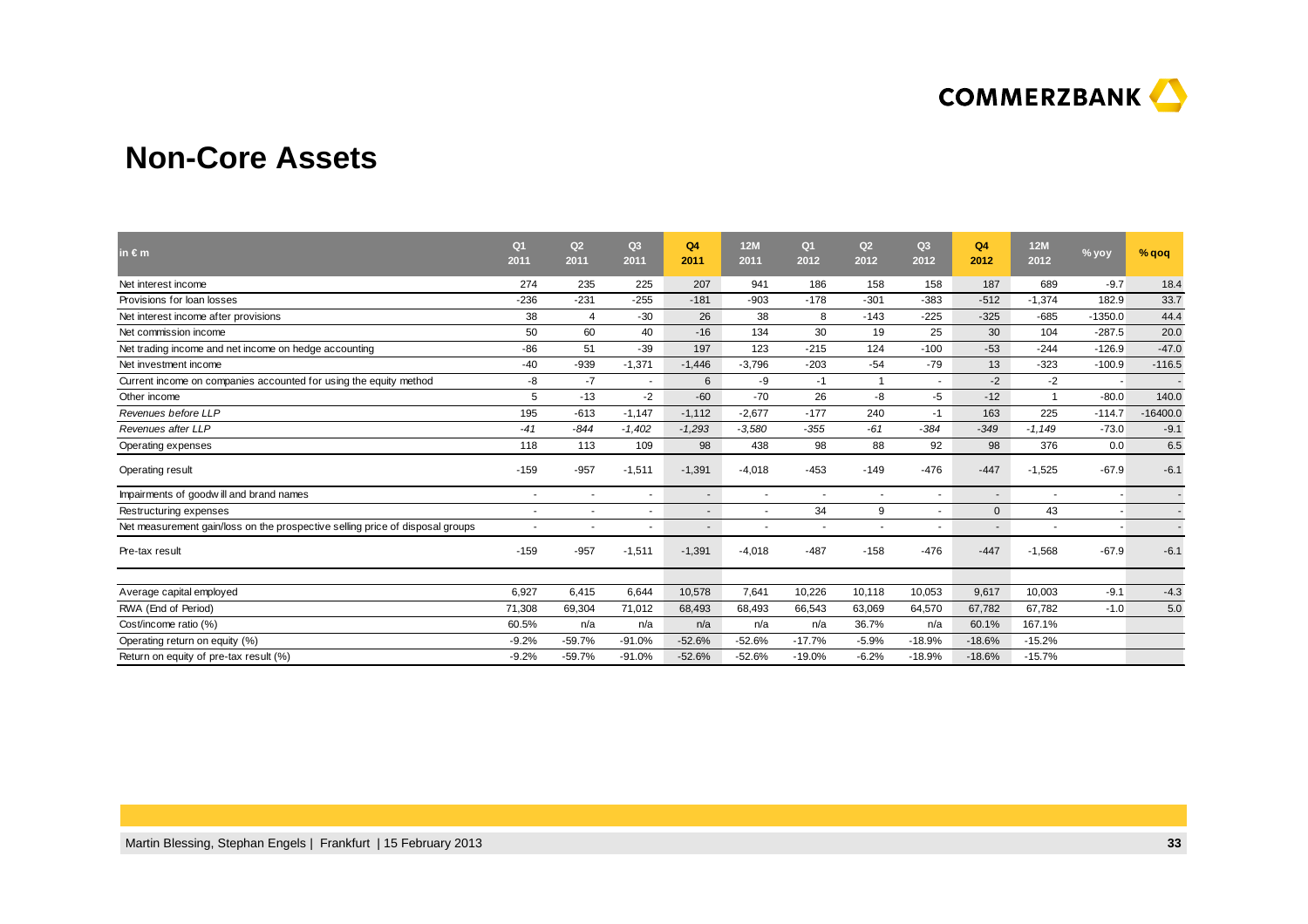

### **For more information, please contact**

**Simon Steiner**Head of Media Relations Financials & Group Assistance P: +49 69 136-46646M: simon.steiner@commerzbank.com

### **Melek Öztürk**

 P: +49 69 136-22830M: melek.oeztuerk@commerzbank.com

**Nils Happich** P: +49 69 136-44986M: nilshendrik.happich@commerzbank.com M: karsten.swoboda@commerzbank.com

**Karsten Swoboda**P: +49 69 136-22339 **Kathrin Wetzel** P: +49 69 136-44011M: kathrin.wetzel@commerzbank.com